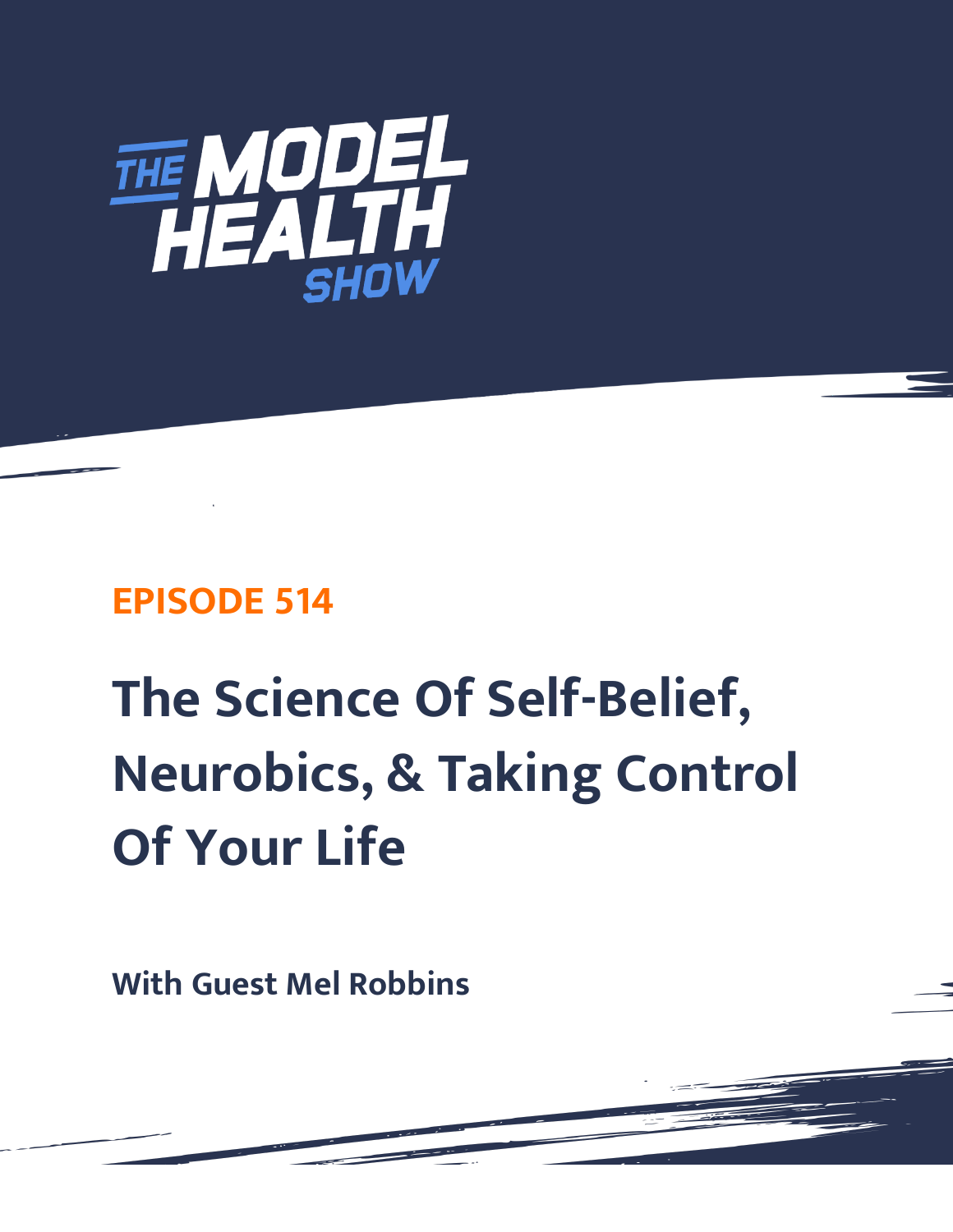### **You are now listening to The Model Health Show with Shawn Stevenson. For more, visit themodelhealthshow.com.**

**SHAWN STEVENSON:** Welcome to the Model Health Show. This is fitness and nutrition expert, Shawn Stevenson, and I'm so grateful for you tuning in to me today. Have you ever thought about hijacking your own life? I'm not talking about Grand Theft Auto. I'm talking about actually getting in and taking control of your mental steering wheel. Now, here's the rub. Oftentimes in our society, we can sort of outsource a driver. We can get an Uber or a Lyft mentally where somebody else is driving us to the destination. Now, with an Uber or a Lyft, there's still it's an agreed-upon destination. So maybe that's okay. Maybe they might be a little bit weird asking for, "Would you like some mints?" Or all these random phone chargers, whatever the case might be. "Here's a little bottle of water, my friend." Alright, whatever the case might be. It might be a scenario like that where it's just some weird, it's a weird experience. But on a greater level, on a more foundational level for our world right now, we can be outsourcing a driver who is going completely off the map, who's driving to a destination that you didn't agree to go to.

And what I'm talking about is a hijacking of our brain that can be taking place via the media. Or that can take place via people who are in our lives, who are in a position of influence for us that might be knowingly or unknowingly disempowering us in creating or affirming disempowering beliefs about us and what we're capable of. So, we're having our minds hijacked all the time, whether we realize it or not. But that all ends when you learn how to get in there and to take control of your own mind. So, there is not a better person on the planet to talk about the actionable ways of making some of these things happen than our special guest today. And she's somebody who really takes some of the most solid and fascinating science and putting it into, sometimes very strange, but very effective actionable tools for us to really step into our power. And this is needed right now more than ever, any dose of empowerment, but also things that are backed by science, also things that we can utilize that are actionable, are needed today. Because I want to equip you and help you to keep adding things to your superhero utility belt so that you are well equipped to handle any joker that comes your way, alright. And this is our opportunity to really shift our own world. It starts with us.

You might have heard this statement before, that "The outer world is a direct reflection of your inner world." But take control of your inner world first so that we can then out-picture that to the environment around us. I'll picture that to the community around us. I'll picture that to the world around us. Alright, so really, really excited about this episode. And before most episodes of The Model Health Show, true story, what I do... I don't know if you've ever seen this television show or maybe you played the video game, I've never played the video game, called The Witcher. Alright, The Witcher. Now, it's a show that's on Netflix. They took it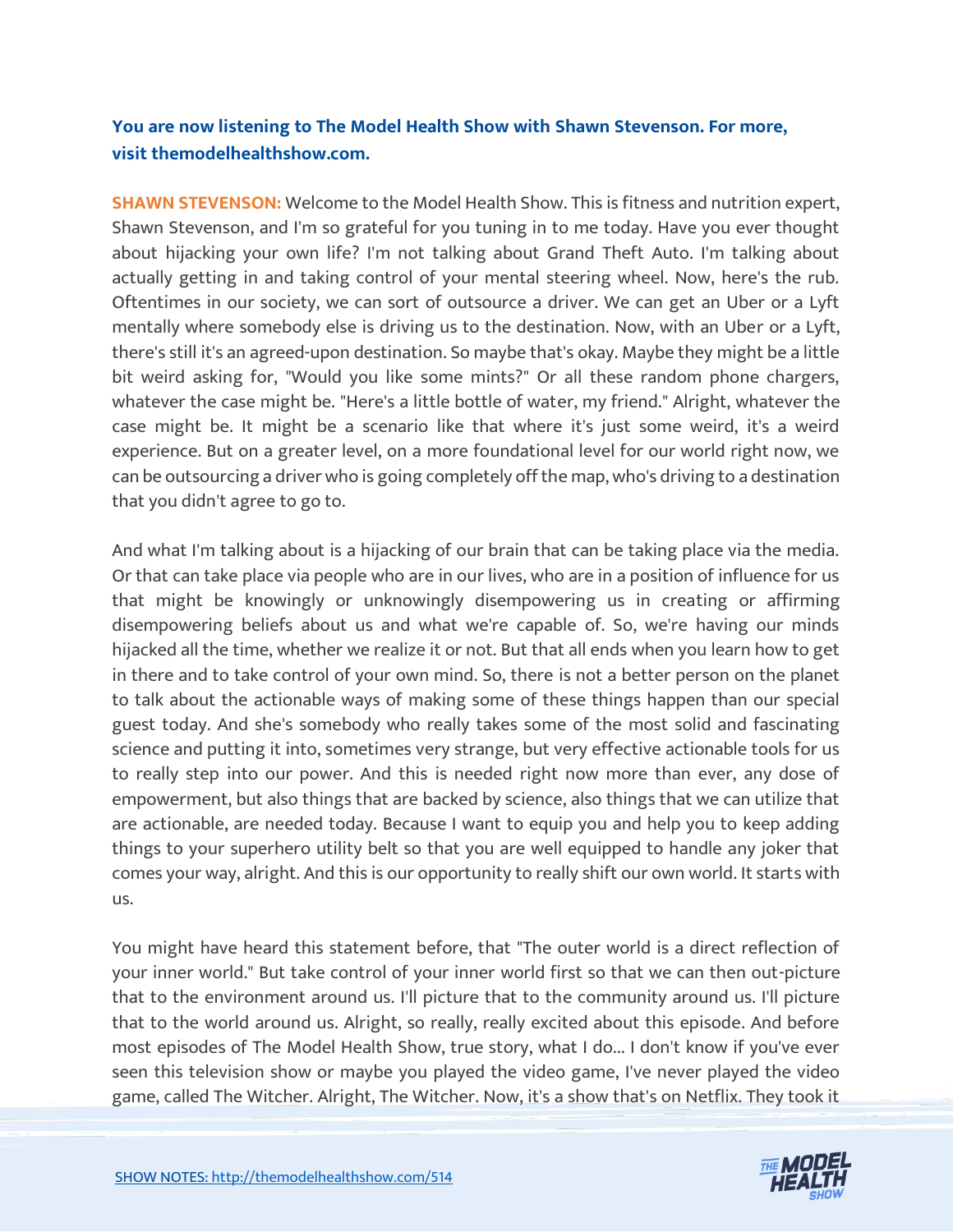from a video game, which they do that a lot. They take a video game and turn it into a movie. They've done that with everything from Street Fighter to Mortal Combat as well, is a more recent one, and Sonic The Hedgehog is another one really family-friendly, pretty good movie as well. They haven't done Super Mario Brothers. That'd probably be a pretty weird movie, to see a live-action Super Mario Brothers. But my point is, this Witcher film, it's basically this guy, he has this Witcher training, but he takes this little vial of something, who knows what's in that vial, and then he kind of taps into this is his super Witcher potential.

And so, before the Model Health Show, I actually have this little vial, and this isn't some magical potion of who knows what. It is something that's based on incredibly fascinating and powerful science that's actually based on things that have been utilized for centuries, and it's affirmed in a study. And this was published in Advanced Biomedical Research found that. And here's what's in my little vial of empowerment, is royal jelly. They found that royal jelly has the potential to improve spatial learning, so your body in space, your body being able to understand itself in your mind and to operate within its environment. And this is something that tends to decline as we get older if we're not taking care in developing our spatial memory, which this is an incredibly important ingredient to being human. And really, our bodies and our brain, that intersection, and your body being able to understand itself and to modulate and manage itself within your environment. This is great for things like sports, but also just day-to-day, being able to maneuver through the world and not bump into stuff, but that's kind of more of a blatant example of that. But really just being able to be aware of your body in space, so spatial learning.

Royal jelly's been proven to improve your spatial learning, also was found to improve your attention span, which we could definitely use more of today and it was found to improve overall memory. In addition to this... And this is the thing about real, whole-food-based nutrition. Things that have centuries of documented use that now our modern-day science is basically affirming how these things are so remarkable. It's not just going to be good for one thing, so these cognitive benefits are remarkable, but also, it's been found to be anti-microbial, anti-tumor, and anti-inflammatory. Royal jelly has been found to facilitate the differentiation of all of our various types of brain cells. Incredibly important. And to top it off, researchers in Japan discovered that royal jelly has the power to stimulate neurogenesis in the memory center of the brain, stimulate neurogenesis in the hippocampus. So, this is why I'm taking that vial right before jumping into the Model Health Show just to give me that little edge mentally for my attention, clarity. And it's a really kind of cool process as well, so it's based on royal jelly.

And royal jelly, another thing about royal jelly that I don't talk about enough is that it's a great source of acetylcholine. Acetylcholine is a neurotransmitter that's found in both the central and peripheral nervous systems. And in the central nervous system, specifically in the brain, acetylcholine is a major player in our attention, in our memory, and other executive functions.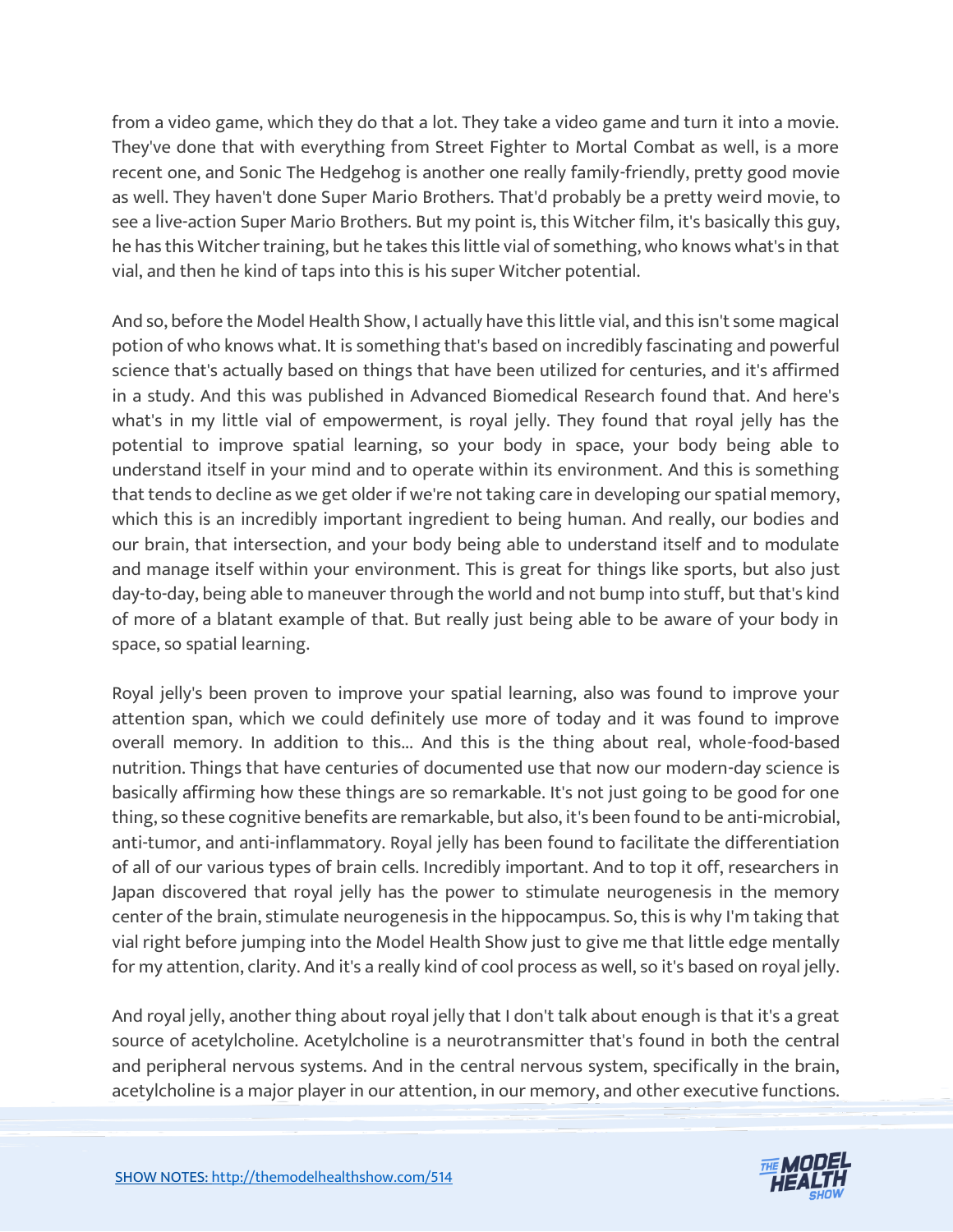So again, it's rich. It's one of the rare dense sources of acetylcholine that is truly... It's one of the things that is a part of neuro-nutrition, because your brain has a very selective diet, because of the blood-brain barrier allowing only certain nutrients to make its way into the brain. And so, acetylcholine is something that your body can kind of build with some other things, but to get it from an actual source, a real whole food source, if we're talking about royal jelly, this phenomenal B product, royal jelly... Again, centuries of documented use. But in addition to that, that's not the only thing that's in this incredible formula. We've got royal jelly, but we've also got Bacopa, which is one of my all-time favorite things.

Bacopa and this is a randomized double-blind placebo-controlled human trial published in 2016, found that after just six weeks of utilizing Bacopa, test subjects were able to significantly improve speed of visual information processing, improve learning rate, improve memory consolidation and even decrease anxiety in the study participants. We've got royal jelly. We've got Bacopa. B. Smart, that's the name of the formula from my all-time favorite source for all things honey and royal jelly. They're doing things right. They're actually testing for common pesticides and heavy metals that are coming through with conventional bee products to make sure no nefarious substances are coming along with these remarkable superfoods. Go to beekeepersnaturals.com. That's B-E-E-K-E-E-P-E-R-Snaturals.com/model. Get yourself B. Smart, and also check out their incredible array of superfood, honeys, their propolis spray. Phenomenal. And you're going to get 15% off. Again, go to beekeepersnaturals.com/model. You're going to get 15% off. Now, let's get to the Apple Podcast review of the week.

**ITUNES REVIEW:** Another five-star review titled, "My Favorite Podcast Ever" by VA Yankee. "The Model Health Show is my most favorite podcast. Shawn is so engaging and real. I appreciate the way he researches everything, making me feel like I can believe what he's saying. Please keep up your work, Shawn. Everyone has so much to learn from you."

**SHAWN STEVENSON:** Awesome. Thank you so much for sharing that and shoutout to everybody in VA. I appreciate you so much for taking the time to leave that review over on Apple Podcast. And if you have to do so, please pop over to Apple Podcast and leave a review for the Model Health Show. And on that note, let's get to our special guest and topic of the day. Our guest today is New York Times Best Selling author, Mel Robbins. She's one of the leading voices in personal development and transformation, and her work includes the global phenomenon, The 5 Second Rule, this hit book, and also four number-one bestselling audiobooks and number one podcast on Audible's platform. Her groundbreaking work on behavior change has been translated into 36 languages and is used by healthcare professionals, veterans' organizations, and the world's leading brands to inspire people to be more confident, effective and fulfilled.

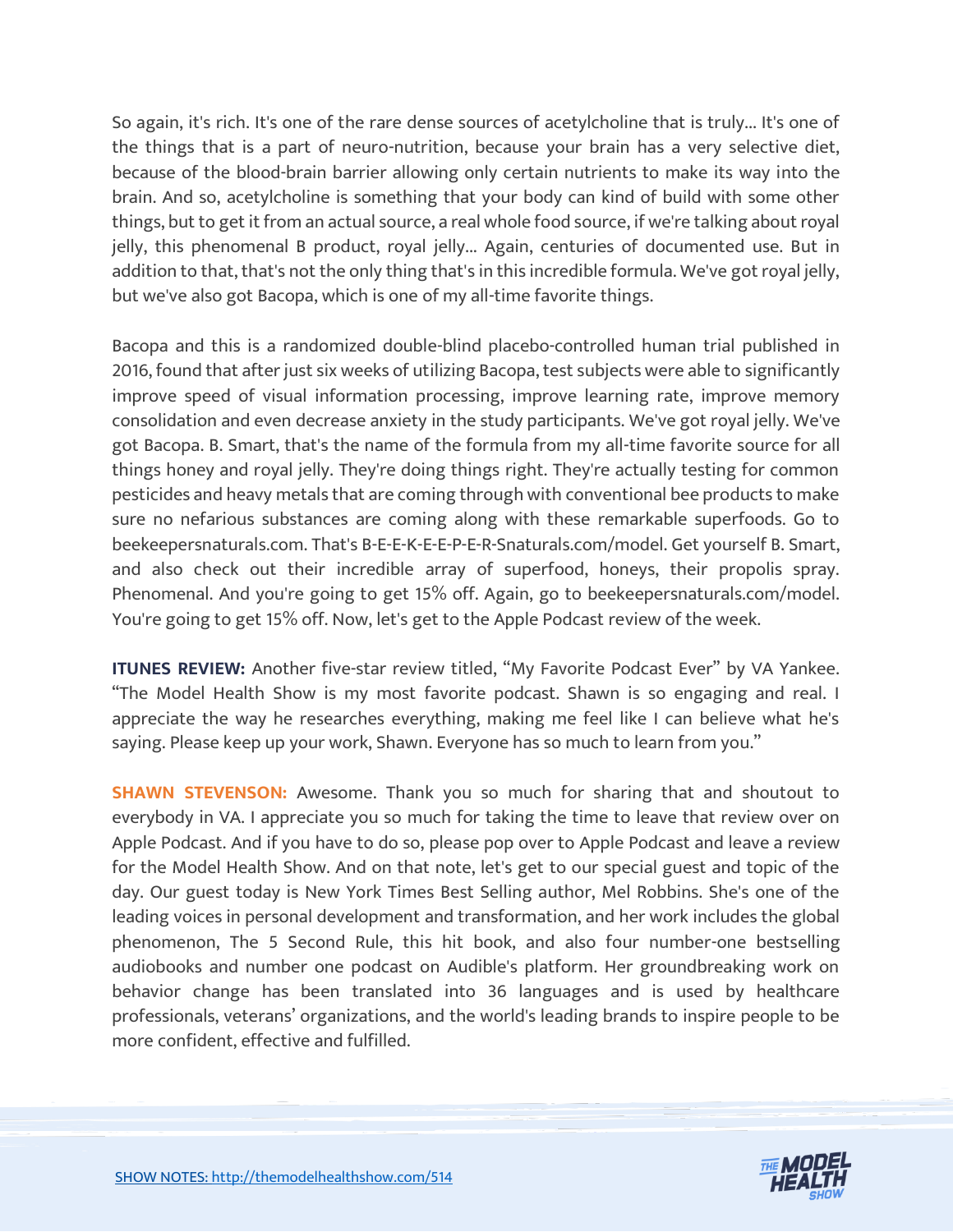And as one of the most widely booked and followed public speakers in the world, Mel coaches more than 60 million people online every month, and the videos featuring her work have more than a billion views online, including her phenomenal TED Talk, which is the first place that I saw her. And now, in this episode, we're going to be talking about her new project and the science really blew me away. Very surprising, hadn't heard anything like it before. But again, I want to equip you with more and more things for your superhero utility belt to really access your power and to truly create the life that you desire and deserve right now. So, let's jump into this conversation with the amazing Mel Robbins. Mel Robbins, welcome to the Model Health Show.

**MEL ROBBINS:** Well, thank you. I'm super fired up to be here. Are you ready? There's no seatbelts in these chairs.

**SHAWN STEVENSON:** I am. Well, it didn't matter if I was ready or not. You're just going to really blow our minds today because you already have even before we got started. And I got to know your superhero origin story. I know you're from the Midwest like me, but you having a career, you decided, "I'm going to go to law school and make that a career and then becoming one of the top...

**MEL ROBBINS:** Okay. Well, hold on a second. You're giving me too much credit already, way too much credit already. I did not know what to do with my life when I graduated from college, so I did what a lot of us do, I followed the person I was dating like a little puppy. And I moved to DC and the first... I couldn't find a job, so I went to a temp agency, and they stuck me in a law firm working as a paralegal and I hated that job. But then the pressure of watching other people figure their lives out by the people around me, as other paralegals started applying to law school, the guy I was dating at the time started applying to graduate school, and I thought, "I'm going to get left behind. I guess I better apply to law school, 'cause I don't know what else to do." And that's how I ended up being a lawyer. And once I got to law school, I hated it, hated it.

But here's the thing about, I think what's really difficult in life, is that you can find yourself jumping into something because you don't know what else to do, and then it's like falling into the Colorado River and the current just takes you in a direction and it becomes very hard to try to swim to shore and to get out of the current that you're in. Because everybody else seems to be moving in this direction, it's an act of defiance to go, "I actually don't like this, but I'm going to get to shore." The funny thing is, though, is that I went to law school, I kept saying, "I'll use this for something else, I'll use this for something else." And I ended up the last year finding a mock trial. And my first job out of law school is a job that I would still be doing if I had not met my husband and he got an opportunity in Boston. My first job out of law school, a lot of people don't know this, is I was a criminal defense attorney for Legal Aid in New York.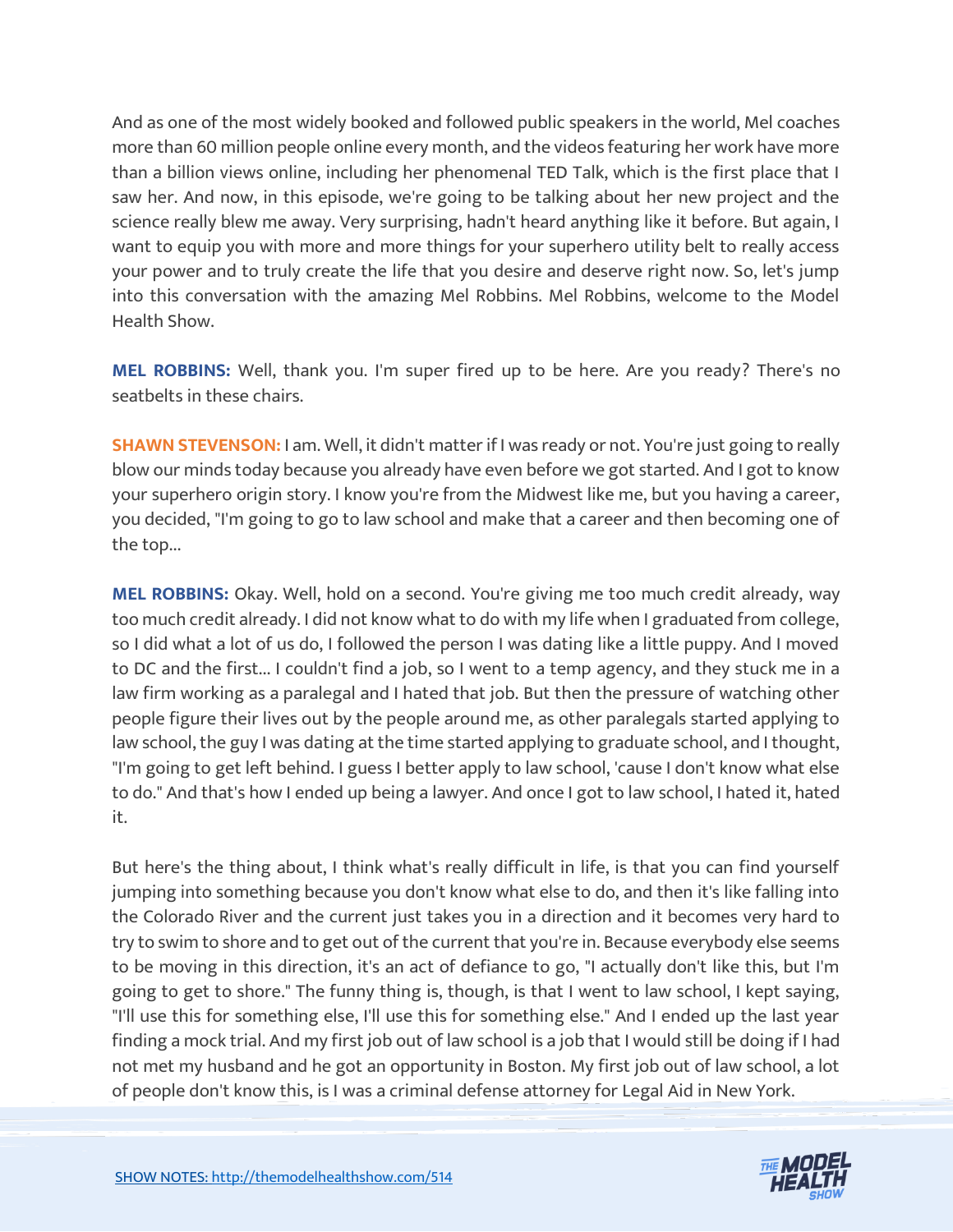**SHAWN STEVENSON:** That sounds like an intense environment.

**MEL ROBBINS:** I was a public defender. And so, if you think about what you do for a living and what I do for a living in terms of sharing wisdom, tools, advice, experiences that help people change their lives for the better when you're a public defender, you are meeting people in crisis. And the most interesting aspect about that job is that the person that I was representing didn't pick me, they got stuck with me. And so that job was a masterclass in building relationships with somebody like that.

**SHAWN STEVENSON:** That's powerful. And this is one of the things that you teach, and even bringing this up with me is that these things are leading you to something else, but we also... There are so many similarities, and it is freaking me out. I went to school pre-med, not because... And I literally, I hated it, and it was because I thought I should do it. I didn't have any real examples in my environment, I got it from television, watching The Cosby Show, I was like, "Oh, they look happy, doctor and a lawyer, I'll be a doctor." And I detested it, but it led me to where I am today, so it's so fascinating.

**MEL ROBBINS:** Okay, let me stop, let me stop, let me stop. Okay, 'cause we're going to keep spinning on this.

**SHAWN STEVENSON:** When I got out, I got out of it. I went in a completely different direction, I was like, "Well, I'll just do business school."

**MEL ROBBINS:** No, you didn't. No, you didn't.

**SHAWN STEVENSON:** And it brought me back. It brought me back and it's a thread here.

**MEL ROBBINS:** So, I want to unpack this, because this is a really important piece of advice that we're both talking about. Now, the way that I talk about this is I call this a high-five attitude, it's grounded in optimism and faith. Sitting right here, you can look back and you can see medical school as a dot on the map of your life leading you to this moment. I can see law school as a dot on the map of my life leading me to this moment. I now advocate for real people to break through the holding them back, to find the power within, to take control of their lives. You do the same thing with people's health. What I'm here to tell you is so powerful, is you can do that same thing of looking back and connecting the dots and stand in this moment, no matter how difficult your life is, no matter how the circumstances are, no matter how much regret you have, you can stand in this moment and you can teach yourself how to look forward from this moment and say, "This moment is a dot in the map of my life and it is preparing me

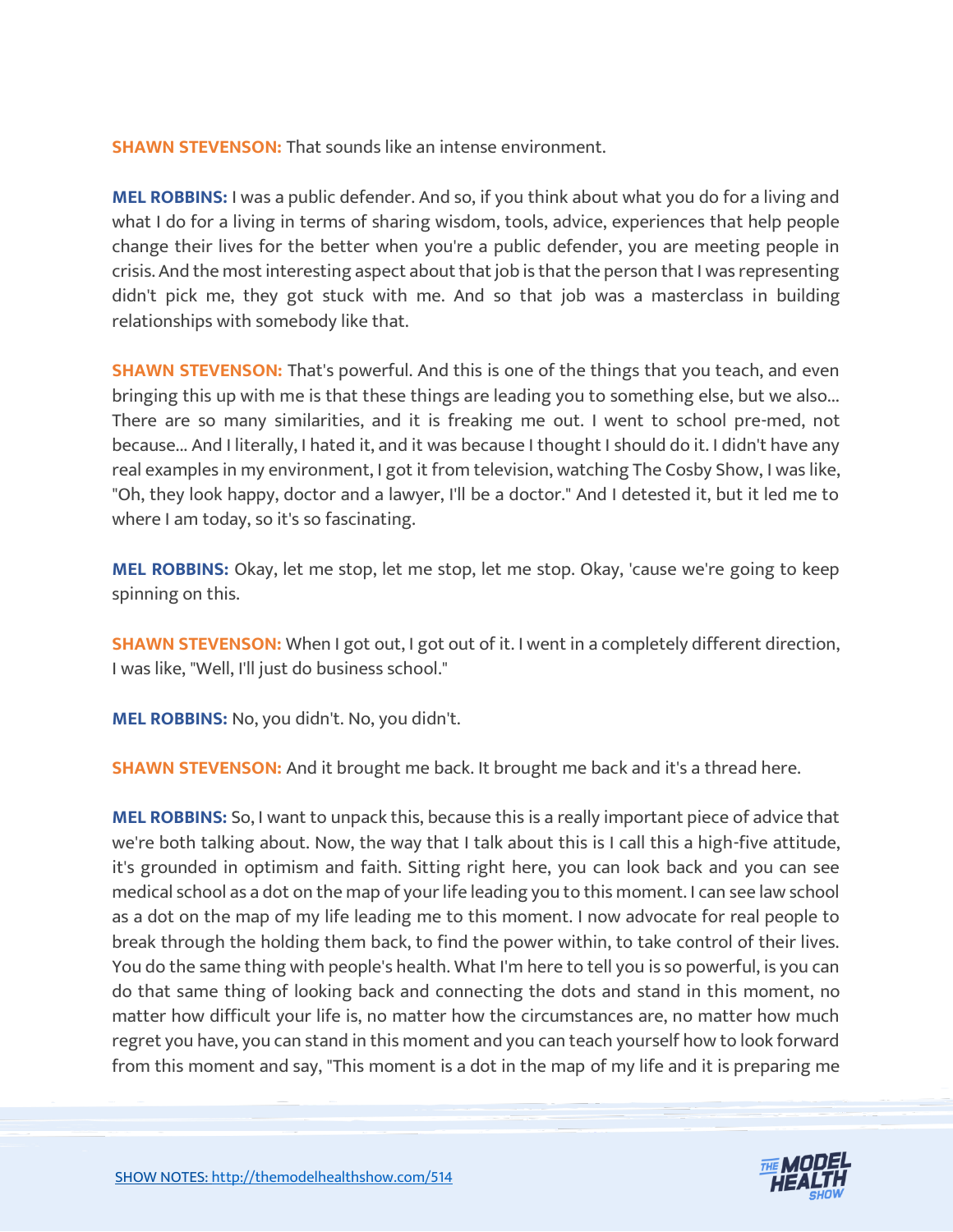for something amazing that's coming." And when you can stand in that moment, you can face absolutely anything that is happening in your life.

**SHAWN STEVENSON:** Yeah, absolutely. So, I think it's getting ourselves to that place where we do the thing, and where I first was introduced to you was via your TED Talk, which was one of the most epic TED Talks of all time. The vibes are amazing. We'll put it for everybody in the show that hasn't seen it. When you jumped off stage in heels as well, by the way, don't think I didn't notice that. But you mentioned that a lot of times we're just going through the motions and we're living by this dirty F word. So, can you talk a little bit about that?

**MEL ROBBINS:** The F word's fine, fine. I'm fine. And actually, no, you're not. You're unhappy in your life. You're beating yourself up every day when you look in the mirror. You're living with regrets. You're talking to yourself out of what you want. Fine is the F word, because when you settle, when you say that you're fine, whether it's in the area of health or sleep or whatever, or whether it's about you, holding yourself back, you continuing to date losers, you telling yourself you're not good enough. Settling for fine is basically a death sentence, in my opinion. I want to tell you a funny story about that TED Talk, though. Because I think one of the big things that hold people back from going after what they want is they sit and they watch your show, and they're like, "Oh, man, I'm never going to be that successful." "Oh, that's so fancy." "Oh, look at how many followers he has." Or they look at my TED Talk and they're like, "27 million views? Holy smokes."

Let me tell you the back story on that because things are not how they appear. So, in 2011, I had liens on my house to the tune of \$800,000. I was three years into using something that I created called The 5 Second Rule, something I invented during the worst moment of my life when my husband's restaurants were failing, I was unemployed, 41 years old with three kids under the age of 10, and my anxiety about our financial crisis was so bad it would pin me to the bed, I could not get out of bed.

I invent The 5 Second Rule, drunk one night on bourbon, as an idea to launch myself out of bed like a rocket ship so that I would not be in the bed when the anxiety, the overwhelm, the fear pinned me there. Five, four, three, two, one, that's basically the 5 Second Rule. You got an idea, you got to move, five, four, three, two, one. The thing works. It is instant motivation, instant courage, it has a tremendous amount of science moving you from the subconscious part of the brain and activating the pre-frontal cortex to give you immediate control over what you think can do next. I use this sucker in secret for three years and turned my life around, but we're still \$800,000 in debt. We are still struggling to make the ends meet. I am nowhere, by any means, out of the gate in terms of the problems in my life. I'm still not out of the gate, by the way. That tends to be how I learn. I up my life and then I have to figure out how to fix it. That's Mel Robbin's way of motivation.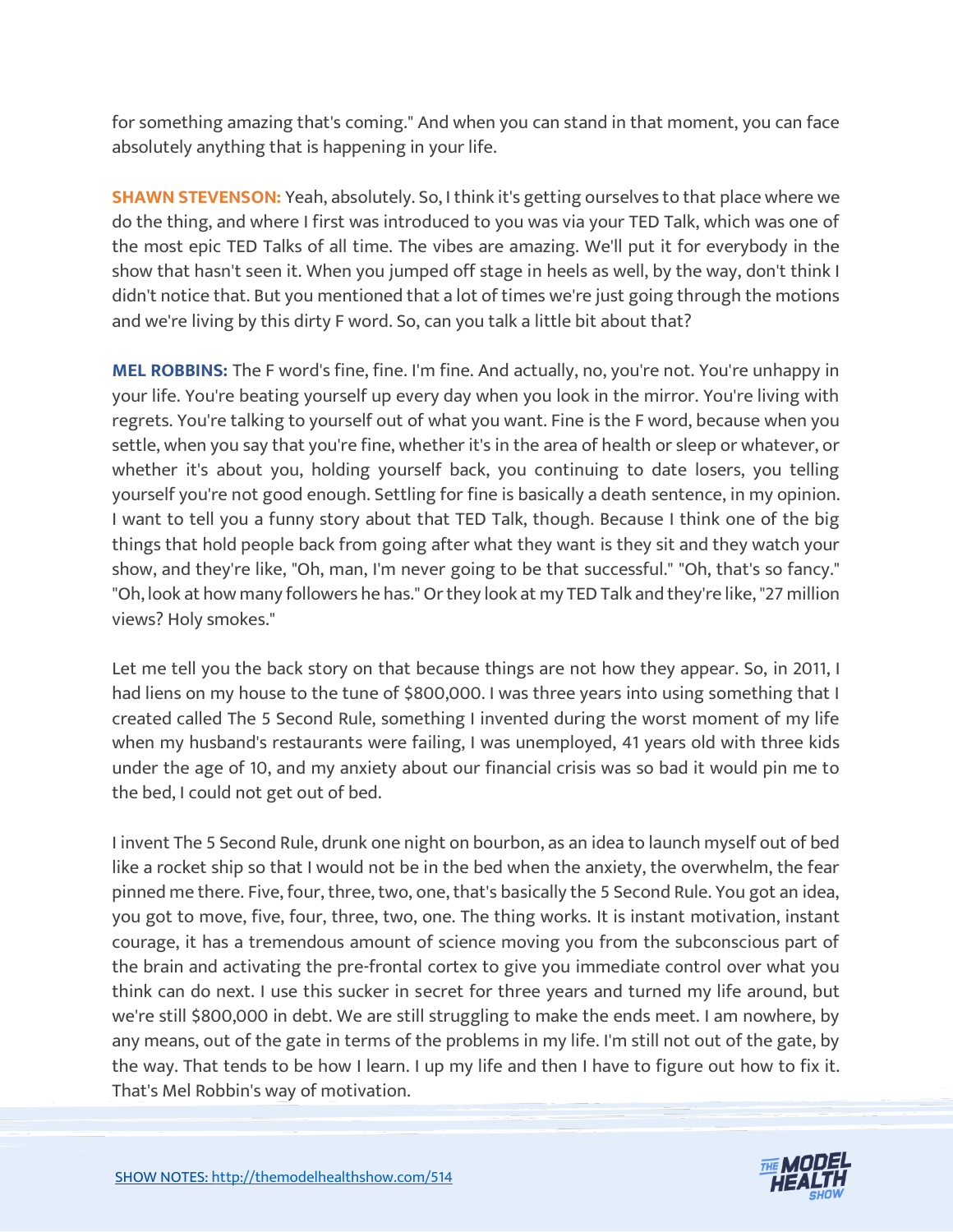**SHAWN STEVENSON:** And helping others along the way.

**MEL ROBBINS:** Yes, correct. And so, it's 2011, and TEDx is not a thing, okay. Let's be honest, TEDx started then, and my college roommate's friend was putting on the first TEDx and they were looking for somebody who would change their jobs a million times to talk about career change. So, my college roommate's like, "Oh, you got to come out." She's like crazy, she's like a butterfly that darts from public defender to corporate litigation to the digital ad business to this, to that, to the other thing. And so, they call me and they are offering two plane tickets to San Francisco and to put us up at the Saint Regis. And I look at my husband and I'm like, "Free vacation, babe, let's go." Now, I had have never given a speech in my entire life, I get that I was a public defender, but it's very different to stand in a courtroom and talk to a judge and a court officer and 12 citizens and a jury, then to stand in an auditorium on a stage and talk to 800 people? And back then, they didn't really prepare people. You know, they kind of did a little rehearsal, you got 20 minutes.

So, what you're seeing in that 21-minute long TEDx talk is Mel Robbins having an anxiety attack for 21 minutes. If you look closely, there is a neck rash all over my chest that comes on at minute one. I jumped off that stage completely disassociated not knowing what the hell I was going to do. I then get back on that stage, I'm... Like my hearts like this, which is why I'm darting all over the place. I am so disassociated that at the... At minute 19, I go...

And I forget how to end the speech. The speech was not about the five-second rule. I didn't even know why the five-second worked, so I was not going to get on a stage and tell a bunch of strangers, "If you count backward from five, it'll change your life." That sounds ridiculous. And so, I literally forget how to end the speech and I go, "Oh, oh, by the way, there's this thing I do, I call it the five-second rule, the moment you have an instinct to do something, you got to move within five seconds. Thank you very much." I think I even gave out my email address on that stage and then I leave.

A year goes by, they put it online. I don't even know. Another year goes by and now it's racked up a million views, and somebody starts messaging me on Facebook going, "Would you come talk to this thing?" And I'm like, "Oh, were you in San Francisco?" They're like, "No, I saw it online." I'm like, "Online?" And that's how it all began. Is that not crazy?

**SHAWN STEVENSON:** This is blowing my freaking mind, so this was something totally new for you, I was just like, "Oh, she's a seasoned veteran, she's been... " What?

**MEL ROBBINS:** Oh, hell no! I literally did not say... I did not wake up one day and be like, "I am going to become the most booked motivational speaker for women in the world. I am going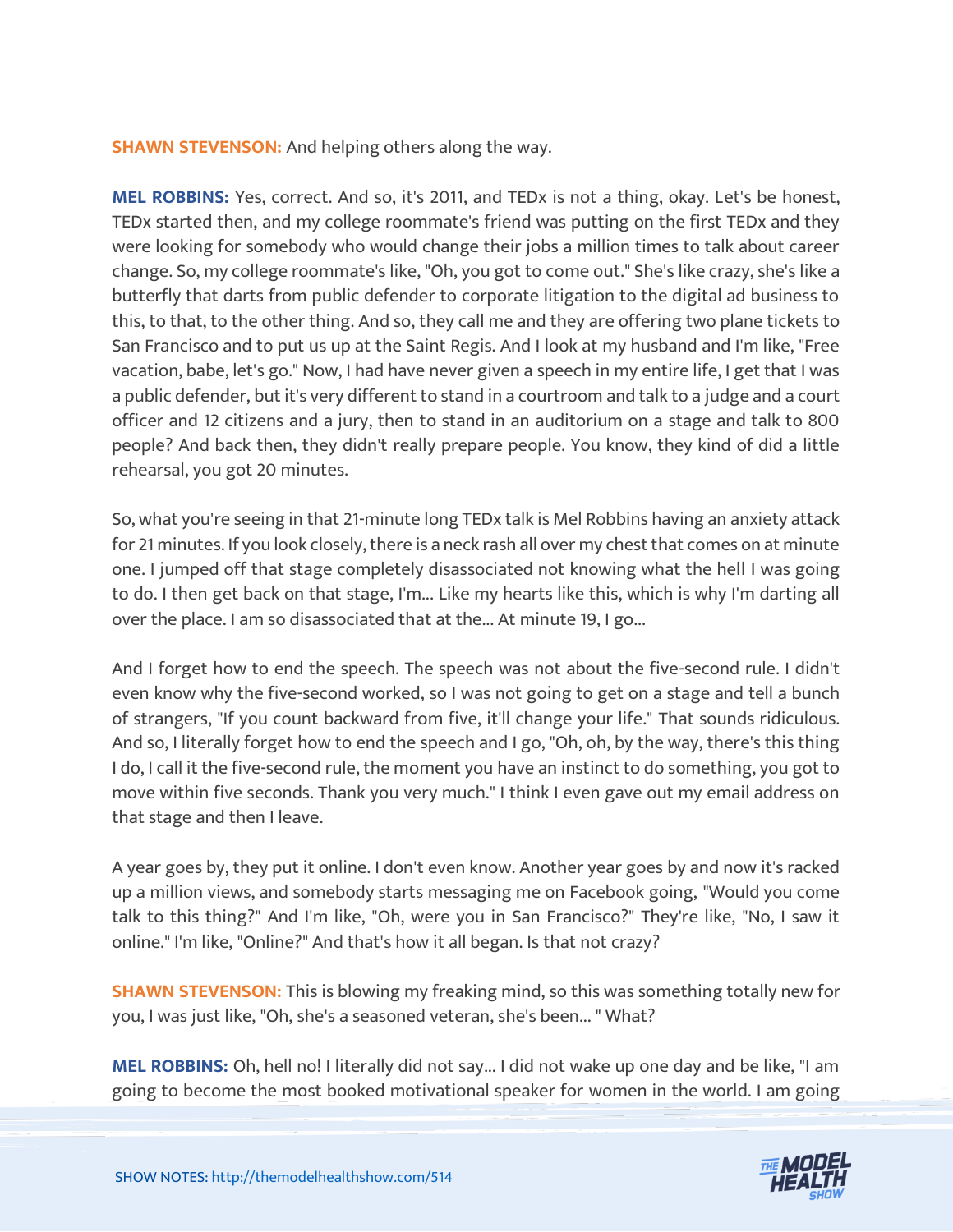to set out and write books and I... " No. I got into personal development kicking and screaming. I think God, the universe, somebody else had a much bigger plan and said, "It is time for the world to know about the five-second rule, and this crazy lady over here is going to be the messenger for this thing." Because I do not believe it is mine, I believe it is a gift to the world, because when you count backward 5-4-3-2-1, you interrupt subconscious programming in your mind that is holding you back and you open up your prefrontal cortex, giving you immediate control over what you think and do next. Do you know there are more than 111 people who have stopped themselves from committing suicide because of the five-second rule? Veterans' organizations are using it to reprogram triggers associated with PTSD, pediatricians use it to help kids interrupt the thoughts and the nervous system responses that cause you to spiral in anxiety. And I'm so proud of it 'cause it's free, it's sticky, it's easy to remember and it works every time you use it... And what's so...

And I'm so passionate about it because this High 5 Habit thing is the exact same kind of thing, it sounds so stupid, it is so simple, and it works the first time you use it, and the science is like... Bananas.

**SHAWN STEVENSON:** Yeah. Oh my gosh, listen to see... I literally just watched it again yesterday, and I remember that part where you're just like, "Oh, by the way... "

#### **MEL ROBBINS:** Yes.

**SHAWN STEVENSON:** Now, to hear this, it's just like, these are the... Thank you so much for sharing this.

#### **MEL ROBBINS:** Of course!

**SHAWN STEVENSON:** Because people seeing it, we tend to, especially today, we tend to see the things in a superficial way, we don't know what goes into it. And to know that you basically powered yourself through that moment and all the doors that it eventually opened, that's just phenomenal. And I got to say this, so this was 2011?

**MEL ROBBINS:** Yeah, 10 years ago.

**SHAWN STEVENSON:** So, I did a TED Talk in 2011 as well.

**MEL ROBBINS:** Awesome.

**SHAWN STEVENSON:** Same weird coincidence, it's freaking me out more.

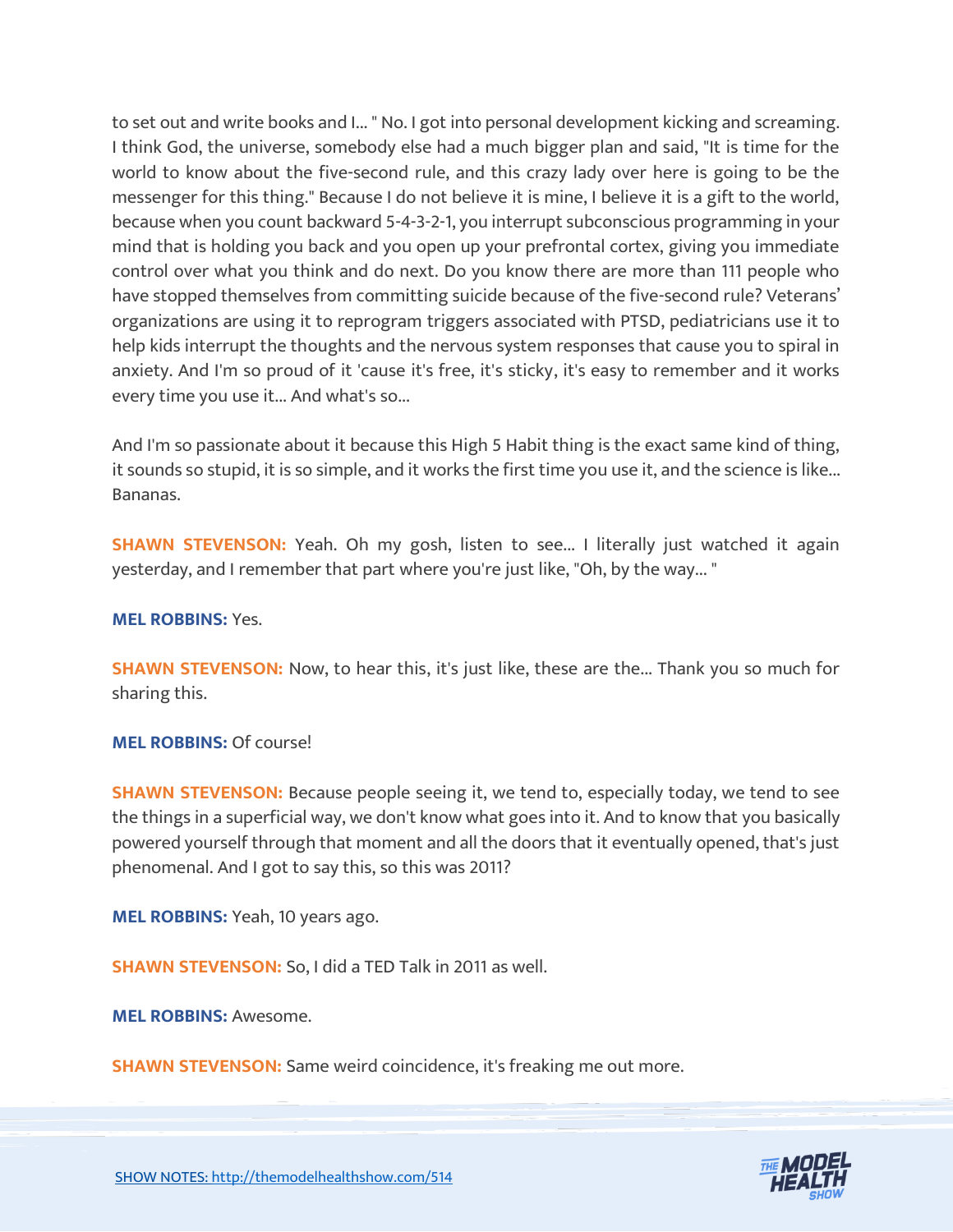#### **MEL ROBBINS:** Yeah, yeah.

**SHAWN STEVENSON:** And from that moment, that's... Really, that was when The Model Health Show, this show that you're on right now, that was the first seed, was me going to that event and speaking at that event. If I hadn't done that, I wouldn't be here with you right now.

**MEL ROBBINS:** Amazing. So, we are so aligned. I'm going to say something else; I'm going to go right on the record, you are going to point back to this interview with Mel Robbins today, you and I talking in the future and go, "That was the moment that something massive pivoted and it led to this major thing that you're doing now." I profoundly believe that because of the number of intersections that you and I have, and it is so important that you be open to that kind of "sign seeing" and to claim it and say, "This is evidence that something incredible is happening." And believe it because that is what will pull you through your fears and your doubt to lean into something new.

**SHAWN STEVENSON:** Yeah, being a scientist, that evidence, I try... I have to mansplain it a little bit to myself, but this goes back to simple principles that you actually talk about in this new book, like what's happening with your reticular activating system.

**MEL ROBBINS:** Yes, yes.

**SHAWN STEVENSON: Let's talk about that a little bit.** 

**MEL ROBBINS:** Alright. Well, one of the things that you and I also share, by the way, is an Albert Einstein quote that we both love, which is, "If you can't explain something simply, you don't understand it."

**SHAWN STEVENSON:** Yes, I live by that.

**MEL ROBBINS:** Yes. Well, first, let me talk about how I discovered this High 5 Habit thing, and then let's get to the reticular activity system, which I like to call, "The hairnet on your brain." So... Well, visual, right? Do you not now have a visual? The live network, like electrical...

**SHAWN STEVENSON:** I've got... Yes, I'm a very visual person. I see it.

**MEL ROBBINS:** A hairnet on your brain. So...

**SHAWN STEVENSON: I** was thinking more of like a lunch lady, but.

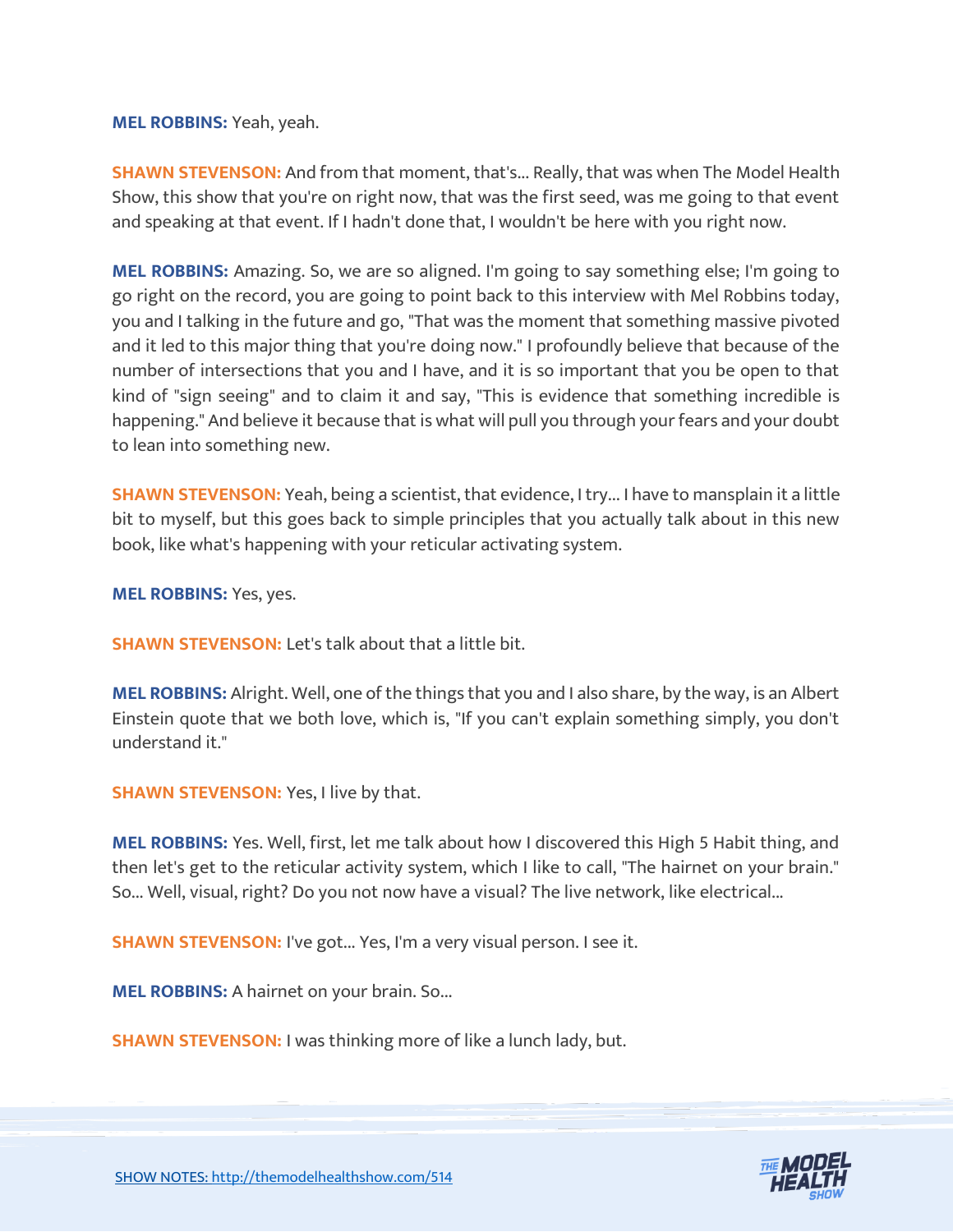**MEL ROBBINS:** A lunch lady, sure, we'll take the lunch lady hairnet too. So let me just tell you the story of the High 5 Habit, because then it'll make sense for everybody around the hairnet on the brain. So, I did not intend to write this book. Let's start there. After the success of the five-second rule, I got all up in my head and thought, "Okay, I got to have a book that's successful again, and it's got to be the five decisions, it's going to be hmm." And I wrote literally three or four different books that were all, really bad books, and that's how you usually figure out what's good, is by starting, by doing something really bad. And so, I find myself in the pandemic... And this is not a pandemic book. Everybody's got a story about quarantine, everybody's life got completely turned upside down, there were tremendous blessings from the pandemic, like for our family, for example. Thankfully, nobody died from it, and we got to spend time with our adult children that we will never get back again. Period. But my business in the very beginning went into a free fall. I had been hosting a daytime talk show, we were filming at CBS Broadcast Center, it got canceled with five minutes notice when they found COVID, and so I was fired from my dream job.

**SHAWN STEVENSON: Oh my God.** 

**MEL ROBBINS:** Let's just be honest about what that is.

**SHAWN STEVENSON:** I don't know if you know this but...

**MEL ROBBINS:** Is this another one?

**SHAWN STEVENSON:** Your producer reached out. I was supposed to be your last guest on your final episode.

**MEL ROBBINS:** Oh!

**SHAWN STEVENSON:** Yeah.

**MEL ROBBINS:** So, there's another connection, see?

**SHAWN STEVENSON:** Alright, I'm done, I'm leaving. Alright. Okay. As you were saying, let's continue...

**MEL ROBBINS:** Something awesome's happening, let's call the signs everybody.

**SHAWN STEVENSON: Continue.** 

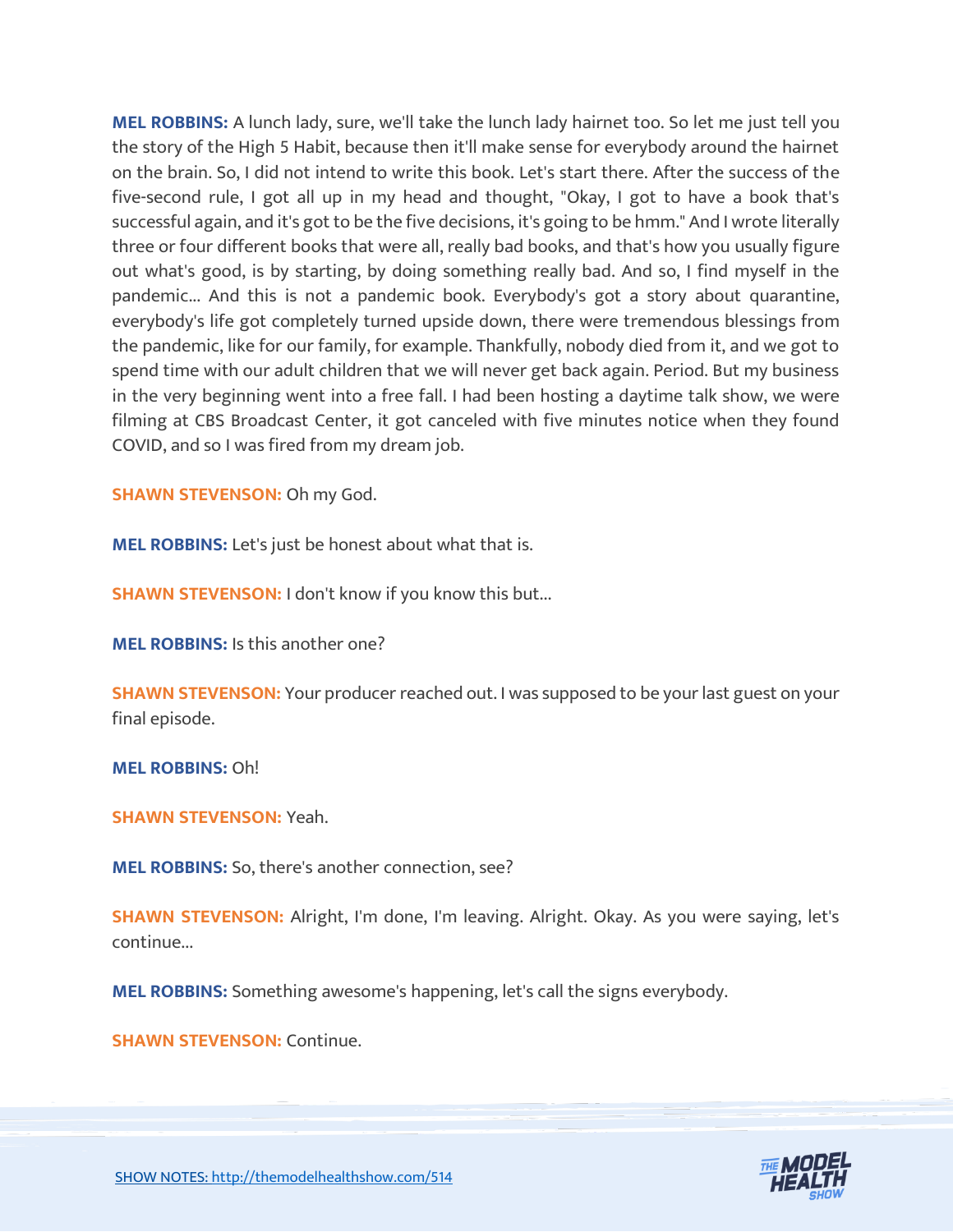**MEL ROBBINS:** So, then every single speech starts to cancel, of course. Then Houghton Mifflin, who was my publisher at the time, canceled my book contract, my fault because I had not produced a manuscript in over a year, which meant I had to return money I had already spent. Then my kids come home from college and like everybody else, everybody is in a free fall, emotionally, anxiety, panic-stricken, the whole team goes virtual, that I manage, and everybody's mental health is going down the drain and I start started having flashbacks to 2008 when Chris and I nearly lost everything. And I found myself one morning, I walked into the bathroom, I'm standing there in my underwear, I am leaning against the bathroom sink, and this is a moment that I think everybody can relate to. I'm brushing my teeth and I catch my reflection in the mirror, and I think, "God, you look awful, you look exhausted. Your neck is saggy. One boob is hanging down lower than the other. Your gray hair is coming in. Woman, you are tired." And I felt tired, I felt the weight of responsibility and sadness on my shoulders. And then of course, once you have one negative thought, it's like lint in a dryer, it starts collecting.

And so, then I think, "Oh my God, I got up late and my Zoom calls in eight minutes, and the dog's at my feet." I hadn't walked the dog yet, and I just wanted to check out, I just wanted to go to the couch and lay down, I did not want to have to deal with the responsibilities of my life, I was so overwhelmed. And I know everybody can relate to this moment. And even though I am one of the most booked motivational speakers in the world, I couldn't think of a thing to say to myself. And so, as corny as it sounds, I literally found myself raising my hand and I gave myself a high five in the mirror. Cheeseballsy. But I'll tell you something like flipped. I was kind of like, "Okay." I felt my shoulder, I'm like, "Okay, I can do this. Get back in the game, Mel, let's go." That was it, that was it. The next morning, this was when the next weird thing happened. I woke up and I immediately thought about that moment in the mirror, and here's how I would describe it: You know how if you and I were going to meet for a cup of coffee and...

For me, if I'm about to walk in and see you, I'm getting excited 'cause I'm about to see you. When I wake up that second morning, I'm actually thinking about that moment in the mirror, and this idea of seeing and being with myself. Now look, I'm 52 years old. I probably have spent the first 45 years of my life either criticizing the woman I saw in on the mirror or ignoring her. So, I get into the mirror and there I'm... I'm with myself and research, new research out of the University of Florida shows that if you have an intentional moment in the morning of reflection about how you're going to show up for the day, it changes your mood, your productivity, it changes your impact on people. And so, I stood there with myself, and I really looked at myself and I raised my hand again. Now here's where it starts to get crazy, I know you're a science guy, so let me just lay some science on you because this is freaking bananas. First of all, it is impossible to high-five yourself and think, "I." It's impossible. It's impossible to high-five yourself and think, "Today is going to be a day." Neurologically impossible.

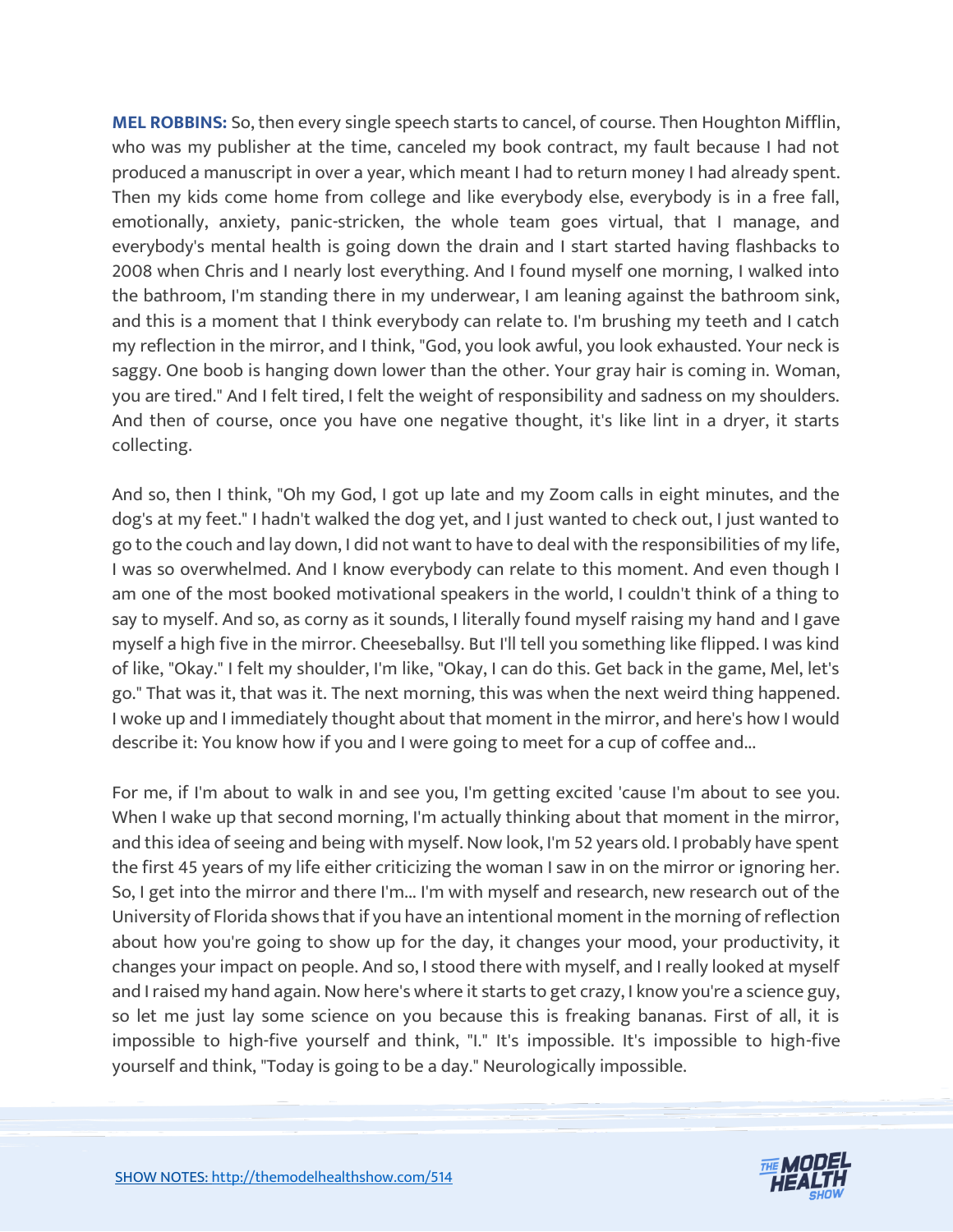And let me tell you why. You have high-fived other people for your entire life, tell me what a high five means when you give it to somebody, or they give it to you.

**SHAWN STEVENSON:** Awesome. Good job. You're amazing. Let's go. All those things.

**MEL ROBBINS:** Yeah, keep going. If somebody's attitude's going down, you give them him a high five, it lifts them him back up, all of that messaging that is affiliated and associated with the physical movement of raising your hand, this is a field of study called neurobics. I didn't make that word up, this is about neuroplasticity and neuro pathways and the aerobic movement of an arm being married together, all of that subconscious messaging is stored right here in your basal ganglia from a lifetime of doing that. I believe you; I love you. We got this, I celebrate you, I see you. Keep going. Come on, here we go. So, when you raise your hand to your own reflection, it activates all that messaging and marries it with your own reflection. Is that not crazy? Silence is the critic and starts to reprogram the neuro pathways in your mind, and because it is associated with physical movement... What we know based on research is the fastest way to create new neural pathways is an unexpected physical movement married with a thought pattern.

So that's just the beginning of this. So, I did this for a couple of weeks, I started to feel my mood lift, I started to feel myself feeling optimistic and positive, I had my high five attitude back on like this moment's preparing me, "Just stay with it, Mel. Keep your head up. You got this. You can face this, I know this is hard, but keep going, woman." And so, I post a photo on my story, and within an hour there were 100 plus people that had high-fived themselves with their kids, all over the world, by themselves, and I thought, "Okay, there's something here." And so that's when I dug into the research. First, I talked to our audience, what were you feeling? And what they had to say was profound, and the second thing I did is I picked up the phone and started talking to some of the world's leading researchers in habits and neuroscience and brain and behavior, and the motivational power of a high five is not only documented, it is irrefutable.

**SHAWN STEVENSON:** Let's talk about that because there was one study that was done on school-age children.

**MEL ROBBINS:** Yeah.

**SHAWN STEVENSON:** Let's talk about that. That one is what really got me...

**MEL ROBBINS:** Oh, I know, right. So, you have two kids, right?

**SHAWN STEVENSON:** I have three.

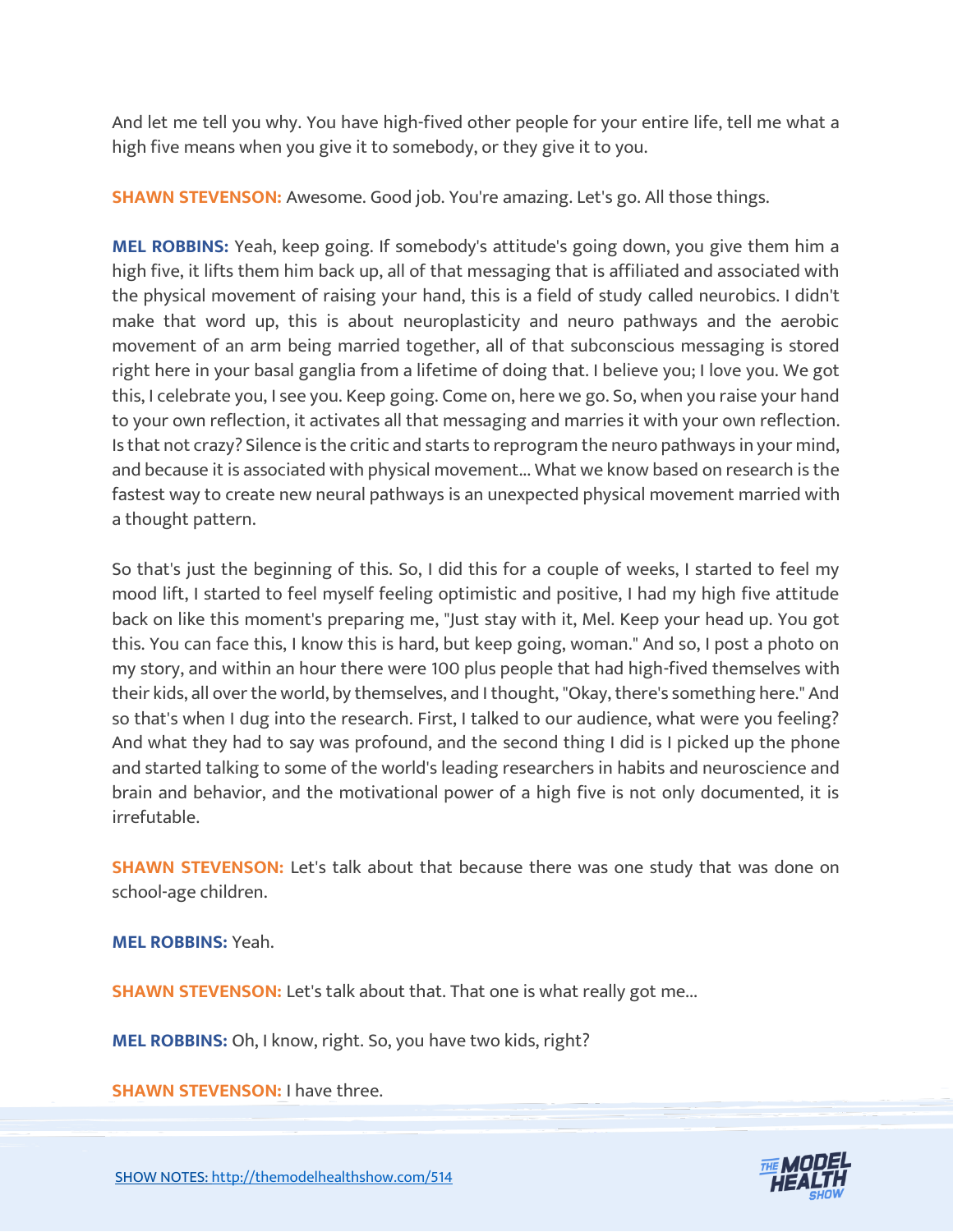**MEL ROBBINS:** Oh, three kids? Okay. How old are your kids?

**SHAWN STEVENSON:** Yeah. Two still living with me.

**MEL ROBBINS:** Okay, so how old are your kids?

**SHAWN STEVENSON:** Yeah. Two and they're... My oldest son is actually turning 21 in a couple of days.

**MEL ROBBINS:** Congratulations!

**SHAWN STEVENSON:** My youngest son's birthday is today.

**MEL ROBBINS:** Oh my gosh! That's fantastic!

**SHAWN STEVENSON:** He's turning 10 and my daughter is the oldest, so she's... Yeah.

**MEL ROBBINS:** Fabulous. Well, this works with all ages, but the study that you're talking about is super cool. So, they wanted to know, what's the best way to motivate somebody through a challenging problem or a challenging situation? So, they divide kids into three groups and they give them a very challenging problem to work on. And they use three forms of motivation, one is verbal praise in terms of praising a trait, we know this fixed... The fixed mindset, "Hey, you are so smart. You're doing a great job." That is the least motivating way to help somebody through a challenging problem. The second group got the growth mindset, which is to praise somebody verbally for their effort, "Oh my gosh, I see you working so hard. I see your grit, I see you putting in the effort, great job." That certainly works better than telling somebody that they're smart because you anchor them down in something they control, which is the amount of effort they put in. The third group of kids working on a challenging problem got a simple high five from the researcher. No words, no nothing, just a high five. Those kids that got the high five, they outworked everybody else, they had a better attitude, they worked through more challenges, they like 5xed the whole thing.

And the answer is, why? Here's why: A high five communicates even more than, "I believe in you. We got this. Keep going, I celebrate you, I love you." A high five validates your most profound fundamental emotional needs. Every single human being on the planet has three emotional needs, you need to be seen, you need to feel heard, and you need to feel celebrated and accepted for the unique individual that you are. When you receive a high five, especially during a challenging moment, you feel seen, you also feel heard because you feel like that high

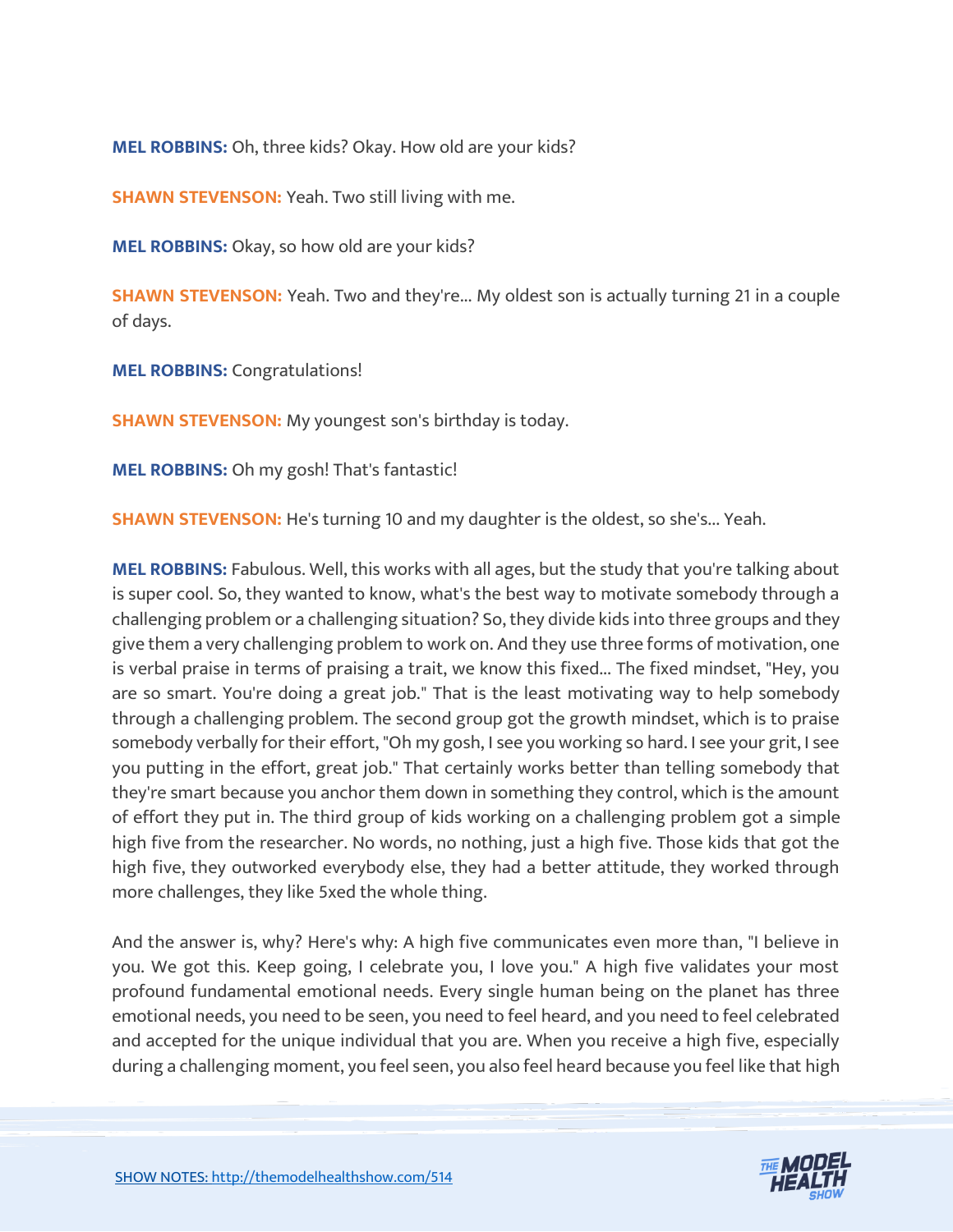five represents, "They get that I'm going down." And you feel celebrated. It is a shared moment of emotional affirmation.

And so, we have, for our entire lives, looked outside of ourselves for that, we chase likes, we chase validations, we think if we're dating or married to the right person, it means that we're lovable. The truth is you got to learn how to give that to yourself. And I am here to tell you that if you create a habit in the morning, just habit stack it, right with brushing your teeth where you stand there, you be with yourself, you set an intention for how you're going to show up today, what game are you going to play and then you seal that sucker with a high five, you are literally building in the habit of self-validation, self-support, self-respect, self-esteem, selfconfidence, self-celebration. It is so freaking powerful.

And I am so passionate about this, not only because I'm standing on the research of people way smarter than me, but I am seeing the millions of followers that I have profoundly changed their lives. A woman, for example... Check this out. A woman for example who had dysmorphia for 20 years could not look at herself in the mirror. Just five days of doing this, can now look at herself and grin because she's not seeing a body, she's seeing the human being. We received the most amazing testimonial from a woman who was in a domestic violence shelter for battered women, she wrote to us about how she has severe childhood trauma, she's just escaped this very violent relationship, she has nothing but herself and her two kids, and by looking in the mirror and setting an intention and seeing herself and being with herself and high-fiving herself, she said, "I am realizing, at least I have me."

#### **SHAWN STEVENSON:** Yeah.

**MEL ROBBINS:** I can have my own back.

**SHAWN STEVENSON:** Yeah, I love this. It's the stories married with the science as well, you really speak my language. It's so amazing. That particular study, and it was published in Frontiers in Psychology, by the way, we put the study for folks, it surprised me that the affirmative words weren't more impactful, but then it made sense immediately because, in a sense, you have to believe it...

**MEL ROBBINS:** Yes, well...

**SHAWN STEVENSON:** When we're talking about... Yeah, so go ahead.

**MEL ROBBINS:** Yeah. Okay, so what you're talking about... So, we're going to talk about two topics based on this question, okay. So, you just said it's surprising that the affirmative words weren't more impactful. Here's why: Number one, affirmations and mantras don't work unless

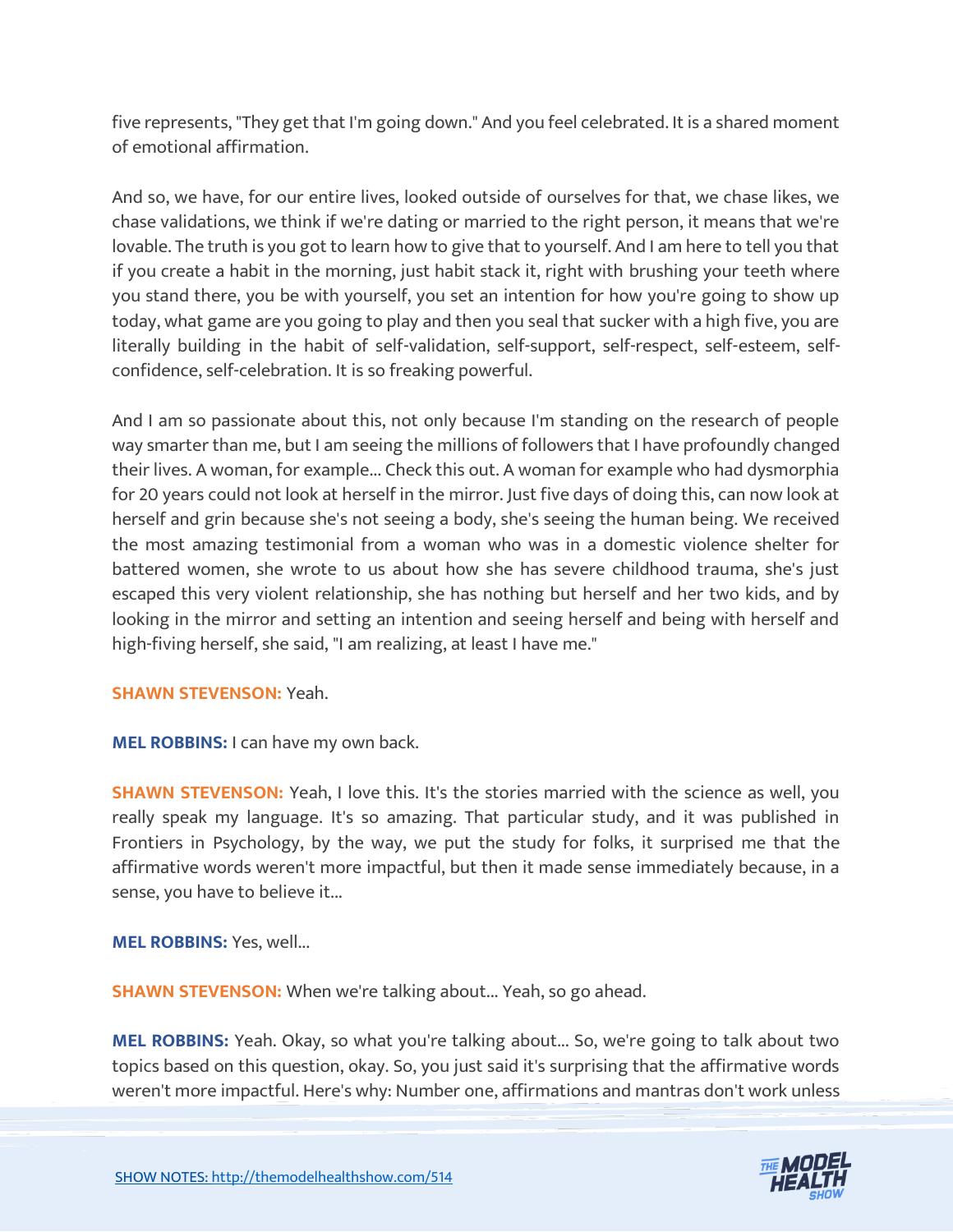you believe them. So, if you hate the way you look, you cannot stand in front of a mirror and be like, "I love myself, I love myself, I love... " Because you don't yet. There are two reasons why the high five works, though, because number one, you don't have to think or say anything, because the messaging is already programmed here with the physical movement. And then there's a second reason, and this was just validated by Dr. Daniel Amen, who I know you know. And so... The world's leading brain expert was 65,000 brain scans. So, I just met with him about the High 5 Habit, and here are two really killer things about the High 5 Habit and why it's so impactful to high five yourself. So, this motion, and this motion, the high five, we've been raising our arms in celebration. What do you do when you score a touchdown? "Whoa!" What do you do when you cross a finish line? "Ah!" What do you do when the band that you love comes out? "Ah!"

What do you do when you see somebody you love? "Give me a hug!" Right? When you high-five somebody you're raising your arm, the raised hand, physical movement is wired into your nervous system as a celebratory, "Whoa!" Kind of thing. And so, it gives you this jolt of energy when you do it, whether you feel energized or not, and more importantly, it also gives you a dopamine drip. And so, in addition to the subconscious messaging, the physical movement impacts your nervous system, it also gives you a little dopamine drip, which boosts your confidence and your mood immediately, which makes you more receptive to feeling that positive messaging. What the hell? This one movement has so much that's just... You can unpack with it.

**SHAWN STEVENSON:** So, there is this, obviously, a strong neuro-association that we've done this throughout our lives so often, and then marrying that with this... Again, the science on this is nuts, so I want to come back to this in a second, but I want to reiterate a point here. So, you mentioned some things that we require for emotional development, we need to feel seen, we need to feel acknowledged, we need to feel like we matter and so... But that selfacknowledgment or even self-celebration in our culture, we are oftentimes taught to not do those things.

**MEL ROBBINS:** Always. Not even oftentimes.

**SHAWN STEVENSON:** Let's talk about that a little bit.

**MEL ROBBINS:** Well, I think this is conditioned into human development. So, in our family systems... Part of the problem with being in the business that we're in and understanding the science of things is every single day I do something and I think, "Oh my God, that's going to be three years of therapy for my kid," they're literally getting the messaging that there's something wrong with you, or "You better do it this way or I'm not going to like you." And so, you get taught to fit in and fold into whatever system you're in.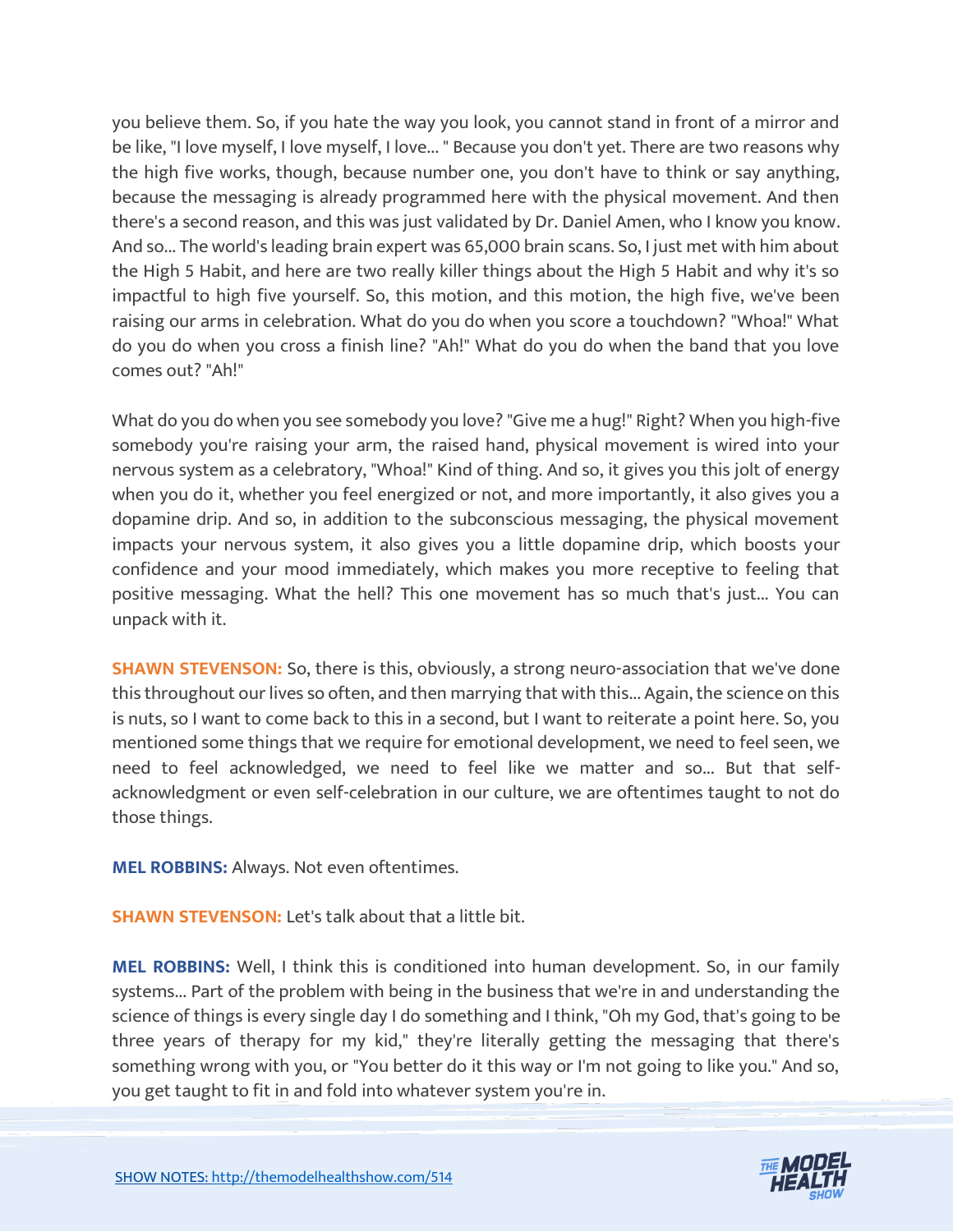And so, you start suppressing your need to be seen and to express yourself in order to get along, in order to fit in, in order to not piss off mom or dad, in order to receive the love and attention that you need. And so, I feel like you go through this mode in life where you're born perfect, whole and complete, beautifully designed to become an adult, to grow. Nobody has to be told how to crawl, it's in your DNA to watch what's going on around you and to just keep going and trying and going and trying until you figure it out.

Every baby, when they can crawl towards a mirror, they don't look in the mirror-like, "Ugh, look at those fat thighs." They literally put their hands up on it and they love their reflection. It is encoded in your being to love and celebrate yourself. But what happens is you start getting told no, no, no, no, no, you get told to shut up, to sit down, to be quiet, to speak, to be seen and not heard. You start to see who's in, who's out, you start to long to belong, and so then all of a sudden you are suppressing your natural desire to express yourself and to be yourself in order to fit in with everybody else.

And it's normal. We all do it. We all betray ourselves this way. And then as you become an adult, you start to feel like I feel disconnected to myself, I feel like there's something missing here, and what's missing is that deep connection with yourself. And what I'm here to say is when you start to learn how to fulfill your own emotional needs, to see yourself, to celebrate yourself, to support yourself no matter what... A lot of people have a tremendous amount of regrets. So, one of the things that happen when people first try this High 5 Habit... And by the way, that's just one of dozens of tools in this book that are all about habits of support and celebration, all about bringing you from low point to a higher point, all about optimism, all about confidence and courage.

But when you first try this first habit, you stand in front of the mirror, you're going to do one or two things, you're either going to get it immediately and feel the boost and be like, "I cannot believe I've robbed myself of this forever, I am never going to not do this," or you feel massive resistance, and this is the part that's important to unpack. If you feel the resistance to celebrating yourself, this is where your low self-esteem, your regrets, your worthlessness lives, this is where you judge yourself. Because most people, what we found is they resist doing it because they have a story in their head that they don't deserve it. "I have done so many things in my past, or I have survived so much trauma in my past, I am worthless, or I am unlovable." Or the other side of this is, "But I haven't done anything worthy of celebration."

And so, here's the sad part, if you can't support, celebrate and power yourself because you have survived all those things and because you're standing here still breathing and still trying to do better, you will never change your life because you need support, celebration and empowerment to be able to make the changes, to be able to face the challenges. You see,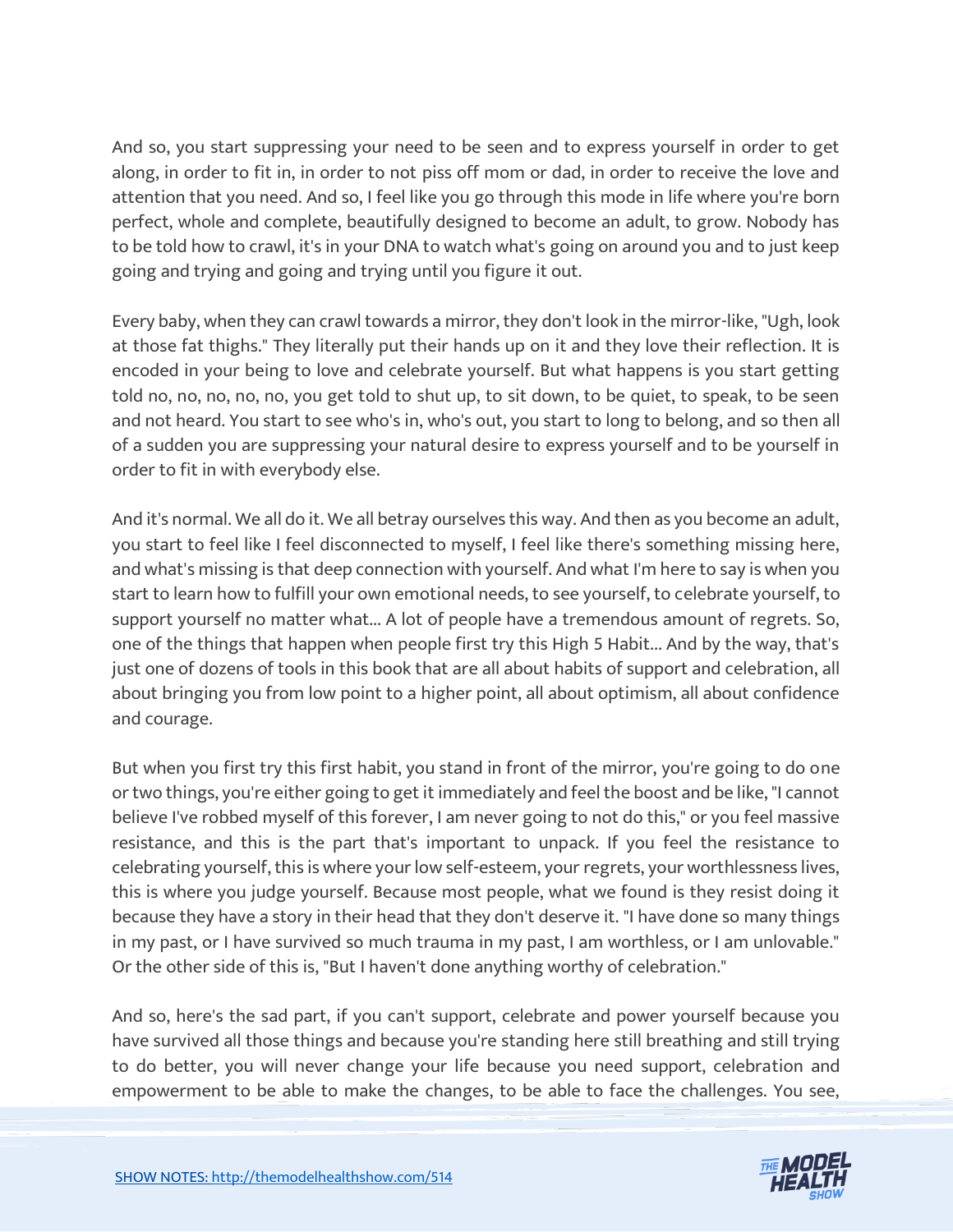supporting, celebrating, and cheering for yourself, it doesn't remove the trauma, it doesn't remove the abuse, it doesn't remove the micro-aggressions and the bias in this world and the violence and the poverty, what it changes is you. It changes your ability to face these things, your ability to take the actions that move the needle on these things. That's why it's powerful.

**SHAWN STEVENSON:** Yeah, we've got a quick break coming up, we'll be right back.

Researchers at Yale University School of Medicine, the researchers found that one of the biggest culprits behind our obesity epidemic is neuroinflammation. Brain inflammation increases the propensity of obesity, and obesity increases the propensity, the likelihood of neuroinflammation, they go hand in hand. So, we've got to address this. One of the things that's been proven to help to reduce neuroinflammation is cited in a study published in PLoS ONE, Public Library of Science ONE, revealed that the super green algae spirulina has the potential to, one, improve neurogenesis in the brain. So, the creation of new brain cells, specifically the hippocampus, is where we get a lot... And the hippocampus is the memory center of the brain, this is kind of important.

And two, the study revealed that spirulina is able to directly reduce neuroinflammation. It's incredible. Alright, it's helping the structural integrity of this master gland, this master organ controlling everything about us. The most complicated object in the known universe is also one of the most fragile, we've got to protect it. This is why for myself and my family, spirulina, chlorella, ashwagandha, all of these powerful foods are put together in the incredible blend at Organifi, and this is a regular staple here in my family for good reason.

Spirulina being one of the highlighted ingredients, not only does it have this benefit for neurogenesis and neuroinflammation, but also has rare nutrients like phycocyanin, the same thing with chlorella as well, that phycocyanin is one of the few things that can trigger stem cell genesis, the creation of new stem cells, very few things have been found to do that. And then chlorella in the formula as well.

And that growth factor, the chlorella growth factor, it's just remarkable. And also, it benefits in helping your body to metabolize and eliminate heavy metals and the list goes on and on. It's incredible. But the bottom line is this, it tastes good. It tastes good. I've experimented for at least about 15 years of all these different green formulas, these different green superfood plants, many of them is not very good. Many of them. They shall remain nameless, but I've tried them back in the day before tasting good was an option, it was just like just get it in by any means necessary if you got to do the whole pinch the nose and get it done. Whatever. But now, pleasure leads to longevity. Pleasure leads to taking a practice on and imbibing it and making it a part of your routine, your habits, your daily life.

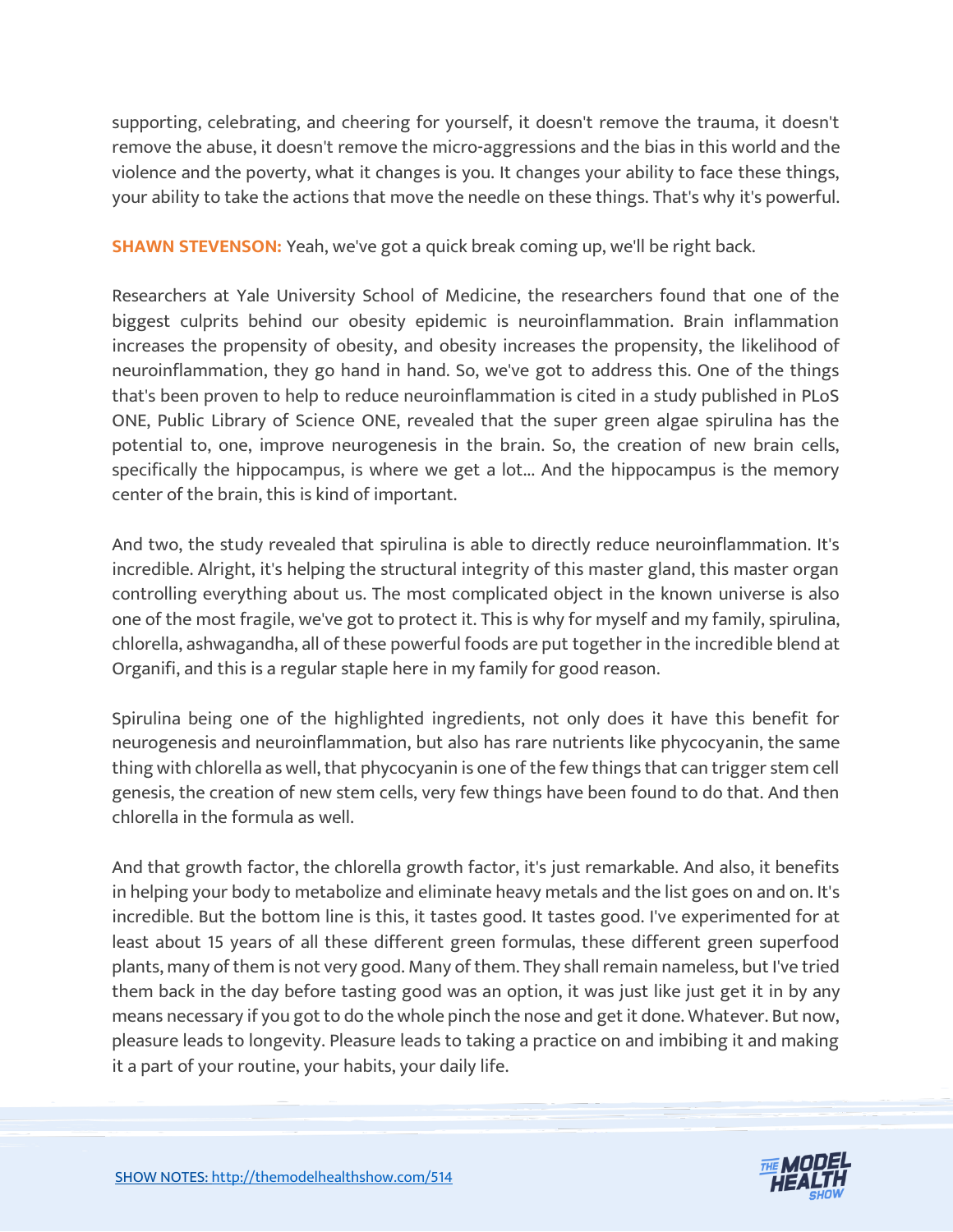So, this is why I appreciate the fact they've created a formula that actually tastes good, all organic, cold process, so you actually retain and get the nutrients that we're looking for in Organifi. So, pop over there, check it out, it's organifi.com/model. That's O-R-G-A-N-I-F-I.com/model. And you get 20% off, 20% off their green juice formula, their red juice formula, and also their gold as well, so they've got some incredible blends all done the right way with integrity, again, organic, low temperature processed, and yummy. Alright? Organifi, you got that? Yummy, yummy... Organifi.com/model and now back to the show.

To dig deeper into the science a little bit, where we associate this action... This is so remarkable, you're amazing. So, where we associate this most often if we're thinking about a high five is with sports, for example, and you mentioned that you actually talk about some research on NBA players. Let's talk about that a little bit.

**MEL ROBBINS:** This is super cool. This is a study that's really interesting where they wondered, what difference does it make if a team has a culture of back pats, high fives, and fist bumps, and sort of like... This sort of physical touch... What's it called? You probably know better. This is where my dyslexia comes on full display. I already learned neuro-association from you. I'm like, "Thank you very much, I'm stealing that." But the physical touch, does that have a difference in a winning team?

And what they found is if you go to... In this particular study, if you looked at the teams that made it to the championship rounds in the NBA, you could trace it all the way back to the preseason, they had the most fist bumps, back pats, and high fives of anybody in the league, and the teams that were doing the worst had the least. Why does it matter? I'll tell you why. When you fist bumps somebody, you're in it together, you're in partnership, you're building trust. I got you, I got your back. When you don't do that, every player's out for themselves.

And so, here's the thing that I want you to understand, you can build that partnership with yourself, like the whole world, is trying to tell you, "You got to put yourself first, you got to take care of yourself, you got to be kind yourself, you got to have your own back." Nobody knows how the fuck to do it. I'm sitting here telling you, you can practice these small habits of standing in front of a mirror, setting an intention and being in partnership with yourself and creating and making that intention come true, celebrate it with a high five, and send yourself into the game of life with that kind of wind at your back, with that kind of partnership with yourself, knowing that no matter what happens today, at least you have your own back and that is why this is powerful.

**SHAWN STEVENSON: Yeah, it's kinesthetic.** 

**MEL ROBBINS:** Oh kinesthetic. Thank you.

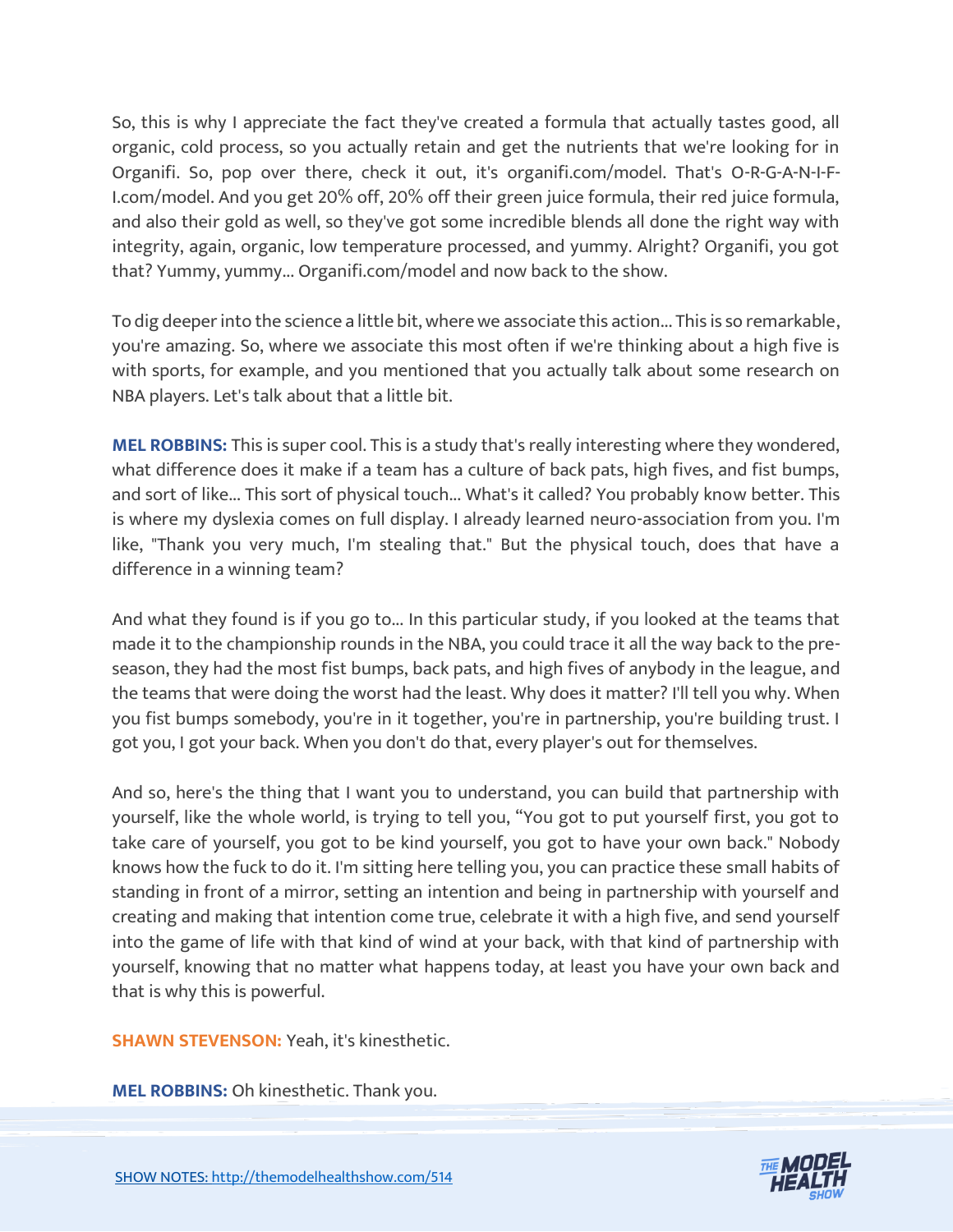**SHAWN STEVENSON:** It's the touch. But what really blew me away was that scientists are asking these questions and who thinks that like, let's study physical connection and touch within a team and their camaraderie in this domain and track what happens?

#### **MEL ROBBINS:** It's true.

**SHAWN STEVENSON:** And this is what's exciting about being alive today, we can ask these questions, and there's so many more aspects of our reality, we haven't even scratched the surface, we haven't even reached half of a percent of the stuff that we can be testing and discovering. So, it's really, really cool. But something that you've been repeating throughout is this role of childhood and development and parenting, and you also brought up something really remarkable, which is parenting ourselves in a sense. Throughout our lives, we're kind of forced to do things, and they're supposed to be for our good, and in many instances they are.

But once you lose that regulatory force or that guidance, for a lot of people in our culture is around 18, you leave the house, you go off to school or whatever the case might be, and you no longer have that force or that guidance hovering over you. And then you look at today, many people, even folks listening, and I know we've all found ourselves in it, is that lack of motivation to get up and to do the thing we're supposed to do. We don't have someone yelling at us. And so essentially, it's parenting ourselves and creating the conditions to where we are doing the things that we need to do to be successful.

#### **MEL ROBBINS:** Yes.

**SHAWN STEVENSON:** So, can you talk a little bit about that? Because I think that some of us can be a pretty parent to ourselves, and also some of us can be an absent parent, some of us can be a pretty good parent, but I think for most of us, we're a parent who's trying.

**MEL ROBBINS:** Yes, that's true. So, the concept of parenting yourself is this: When you're a kid, your parents forced you to do the things you don't want to do, "Get out of bed, make the bus, eat your vegetables, be nice. Look the people in the eye. Turn your homework in, don't talk back." All the things you need to do. And what is really interesting about becoming an adult is nobody tells you when you become an adult, now it's your job. Nobody is coming to save your ass. Nobody is going to tell you to get out of bed. Nobody is going to do the work for you. Nobody's rescuing you. Nobody's discovering you. It's up to you.

And here's the other piece that nobody tells you, you're never going to feel like it. By the time you're 18, you are already stuck in your ways, you're stuck in your story about yourself, you're stuck in the habits that you have, many of which you picked up by either witnessing what your

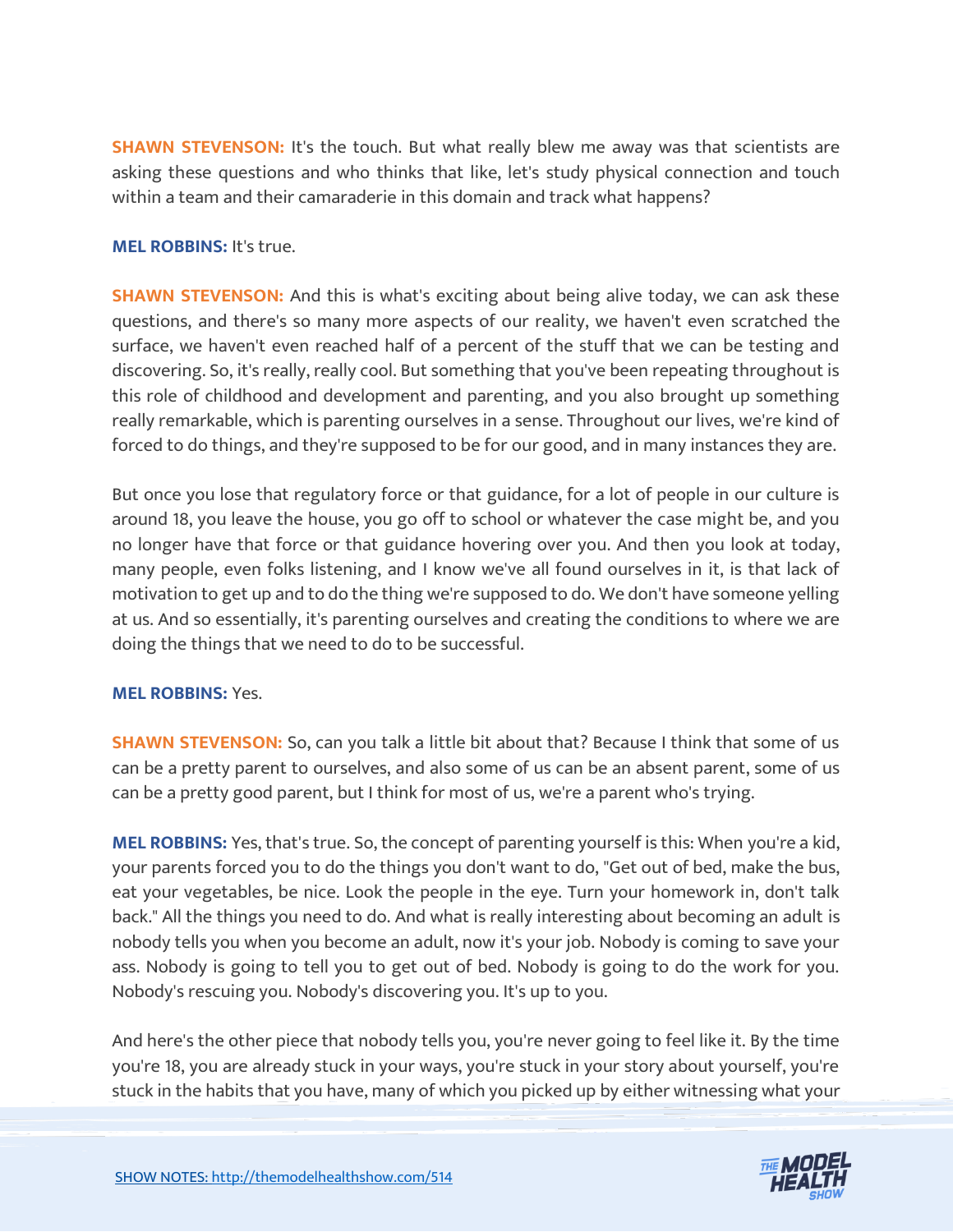caregivers were doing or reacting and trying to survive the situation that you're in with your caregivers, so you have a whole set of patterns that you're stuck with. Your brain is designed to repeat patterns, and so now you have a choice, you either live with the patterns that you have, or you spot them, and you freaking breaks them and replace them. And this is why you're never going to feel like doing the things that you want to do, and you have to parent yourself because your brain will always default to its patterns.

And so, from this point forward, here's what you should assume: I will never feel like doing the I need to do, ever. So, stop waiting to feel like it. Stop waiting for motivation, stop waiting for inspiration to strike you in the ass and make you get off the couch and finally take the advice that you're giving and take care of your health, stop waiting to feel like you're going to turn off Netflix and do the kind of evening routine cycle to make sure that you're going to get a great night sleep. Stop. If you want an amazing life, you're going to have to work for it. If you want to change, you're going to have to break patterns.

And the number one rule that is going to help you is to assume you are never going to feel like doing that stuff, so stop expecting it and push your freaking ass to do it. And you can use the five-second rule. Count backward, five, four, three, two, one. That'll help you break the pattern and habit research; it's called a starting ritual that interrupts an old pattern and prompts your mind to focus on a new one and then you move. That is the only way to change. Just like your parent was annoying. "Get up, the bus is coming. I don't care, you're not getting up from this table until that plate is clean," you didn't feel like eating it, but you did. So, that tells you something. You are capable. You just don't feel like.

**SHAWN STEVENSON:** This... Let's go back to this neuro-association.

**MEL ROBBINS:** Yes.

**SHAWN STEVENSON:** One of the important tenets I've been really working to drive this in a culture, this statement, the most powerful driving force of the human psyche is to stay congruent with the ideas that you carry about yourself about the world around you.

**MEL ROBBINS:** Oh, we're going to the RAS now?

**SHAWN STEVENSON:** Alright. Yeah. That's the... See, the segue. You see it coming. You see it coming, I'm rising.

**MEL ROBBINS:** I see it coming.

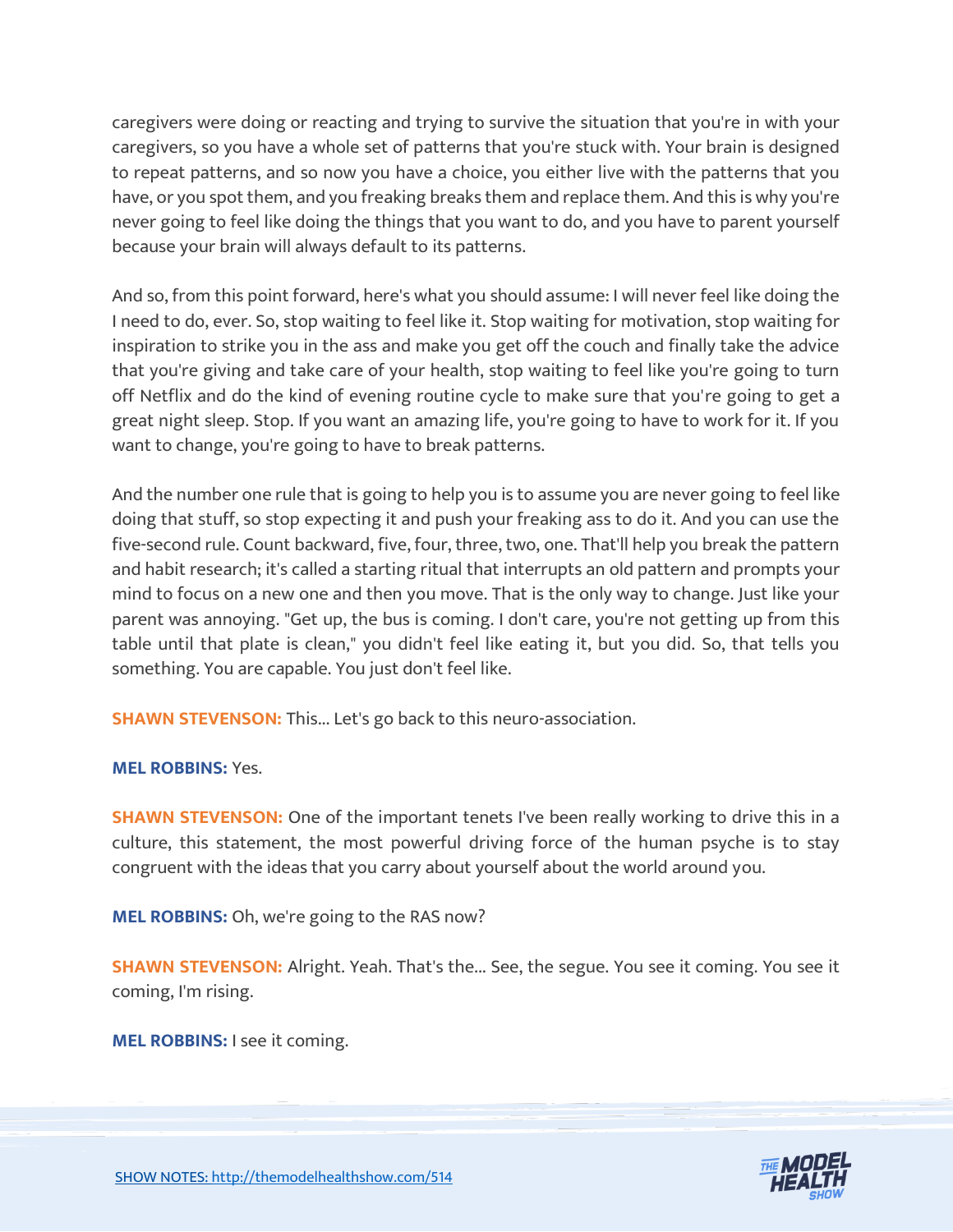**SHAWN STEVENSON:** So, with that said, our brains are wired... Our brains are fascinating. They're so powerful. They're unique, though. That's the thing I want people to understand too. There's never been a human brain exactly like yours in our entire species history and there never will be one. As a matter of fact, your brain in five minutes is going to be radically different from the one that you have.

**MEL ROBBINS:** That's right, 'cause you're going to hear what we're about to talk about.

**SHAWN STEVENSON:** That's right. And so, through this process of the brain laying down these connections and laying down more myelin and accelerating these patterns and everything firing, those things become, in a sense very solid, and this is how we create our habits. And so, when we stray from those things, that's when we experience discomfort or when we try to do something that's not within our belief about ourselves, this is what gets us to draw back and to go back to what... Even if we're not happy with something about ourselves or our lives, we're comfortable with it in a sense, and so...

But here's the thing, and this is why I brought up the parenting connection, is that no one is going to make you do this, but you get to do it yourself, which is, you get to celebrate yourself, you get to create these new neuro associations. No one said it's going to be easy, and I love this about your work too, but you have everything that you need to make it happen. And so, the segue is into what's happening within our brain and starting to actually look for things to affirm the changes that we're wanting to make. So, let's talk about that now.

**MEL ROBBINS:** Okay, so the RAS, picture... I think about the hairnet on the brain, it's really a live network, the reticular activating system is a filter, that's what it is, and it has an enormous job. And the job of the RAS is to decide what information gets into your conscious brain and what information do we allow to kind of block out so that you're not consciously thinking about it. Now, the reason why you have this is because if you didn't have this filter, your head would explode off of your shoulders, literally.

You are processing, it's like 34 days' worth of cell phone data every single day in your brain. Okay? You just can't handle it. And so, there are four things that your RAS allow into your conscious mind all the time, only four. It's the sound of your name, and we've all experienced that, you're walking somewhere in a crowd, and all of sudden you're like, "Did somebody say Mel?" That was your RAS, letting it in. The second thing is any threat to your safety. One of the reasons why we go like this if you hear a loud noise that's near you is because your RAS let it in. There are loud noises all the time, but it blocks them out 'cause it's not near you.

The third thing is that your partner is interested in having sex with you or someone else. We've also experienced this, we're like, "What are you looking at her for?" Right? And then the fourth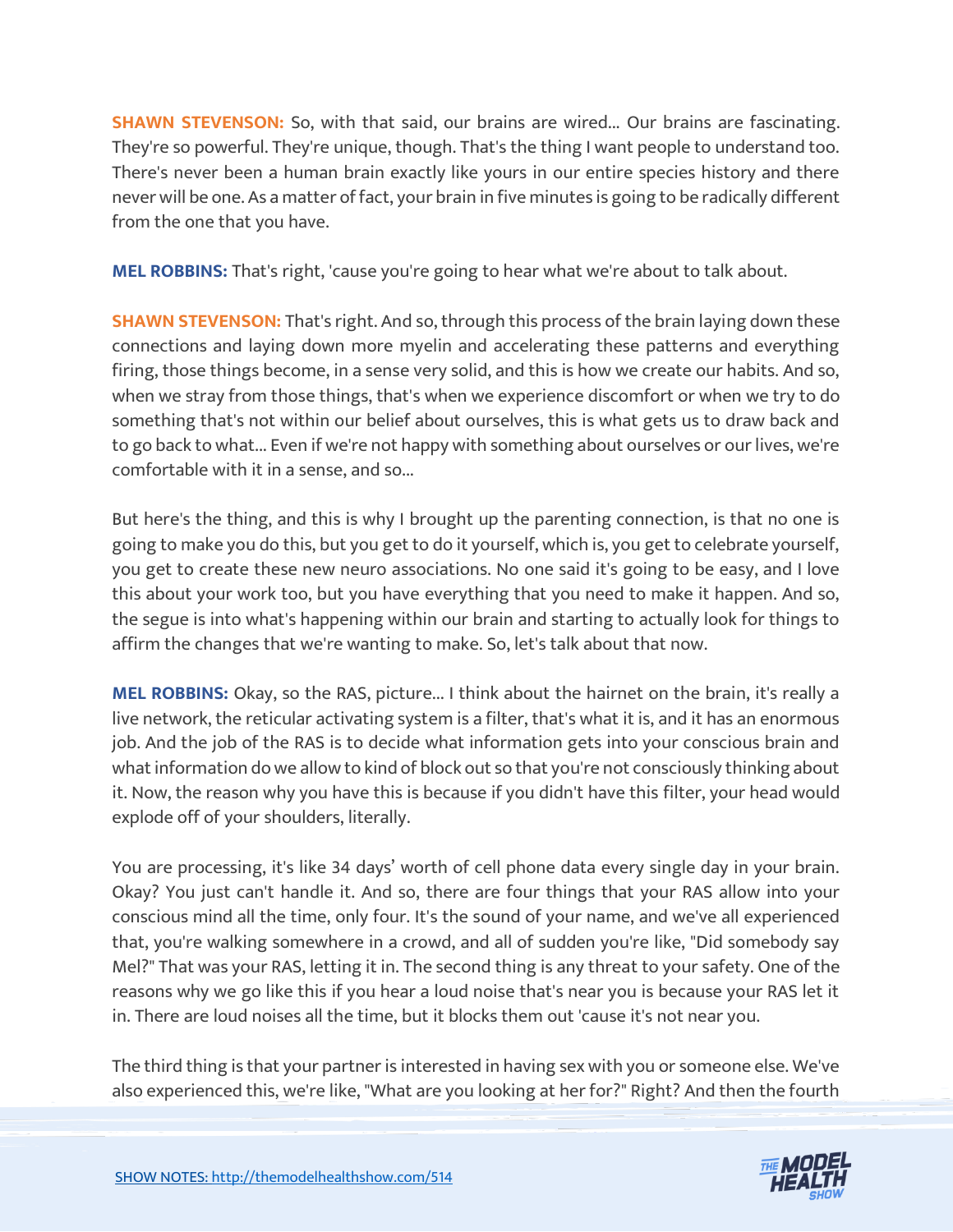one, and this is where all of the money is, right here everybody, is whatever you tell your brain is important to you. You see, your brain... And most people don't understand this. It took me 52 years to realize this. Your brain is designed to help you get what you want. Your brain will filter the world in real-time and change what comes into your conscious mind based on what's important to you, and we have all experienced this phenomenon.

If you have ever shopped for a car, you know what I'm talking about. The new Broncos are out right now. Right? And so, let's say that you wanted to get a new Bronco, and they've been... You've seen Broncos forever. But once you start thinking about it like, "Oh, those are interesting. I think I want one of those things," your mind is like, "Oh," it's called the Zeigarnik effect. It opens up a little checklist in your brain, it goes, "Oh, oh oh wait a minute, her nervous system just lit up. She's all excited about this thing. Let's put this on the list. It's important. Let it in."

And so, one day you're driving down the road, you don't see a single Bronco. The next day, the new models aren't even out yet, but what do you see everywhere? You see a Bronco, you're like, "Where the hell did all these Broncos come from?" They were always there. It's just that your mind now got the message from you that this was important to you, so it's like, let it in, let it in, let it in. The second that you're interested in a Porsche, you're not going to see Broncos anymore, you're going to see a Porsche. That is your mind trying so hard to just manage the world and change in real-time. And this also works in the negative, by the way.

#### **SHAWN STEVENSON:** Yeah.

**MEL ROBBINS:** If you have forever thought that you are a bad person, you're a piece of, that's what you say to yourself. A lot of people say that. It's terrible. Maybe this is what your parents said to you. Maybe this is what some coach said to you. Maybe this is what you picked up from childhood because you were discriminated against, or you were the victim of abuse. All kinds of stuff that you're not responsible for, by the way, but you absorb that, and you kept thinking about it. And so, what's happening in your mind is that your mind literally is like, "Oh well, Mel's thought this thing, I'm a bad person for so long", that she actually thinks this is important.

And so, the littlest things, like you forget to go to the dentist, and then they call, "Did you miss your appointment?" Your brain immediately lets it in and makes you think, "See, I screw everything up. I'm a bad person, I can't even get to the dentist." And so, what I'm here to tell you is that just simply repeating, I'm a good person, I'm a good person, I'm a good person is not going to be enough. You got to start to do the High Five Habit, you also have to start to come up with what I call a meaningful mantra, which is something you can believe right now while you still think you're a bad person. I may be doing things I regret, but I'm trying to be better. That kind of gets you a little bit out of the bad person. Now my brain's like, "Okay, hold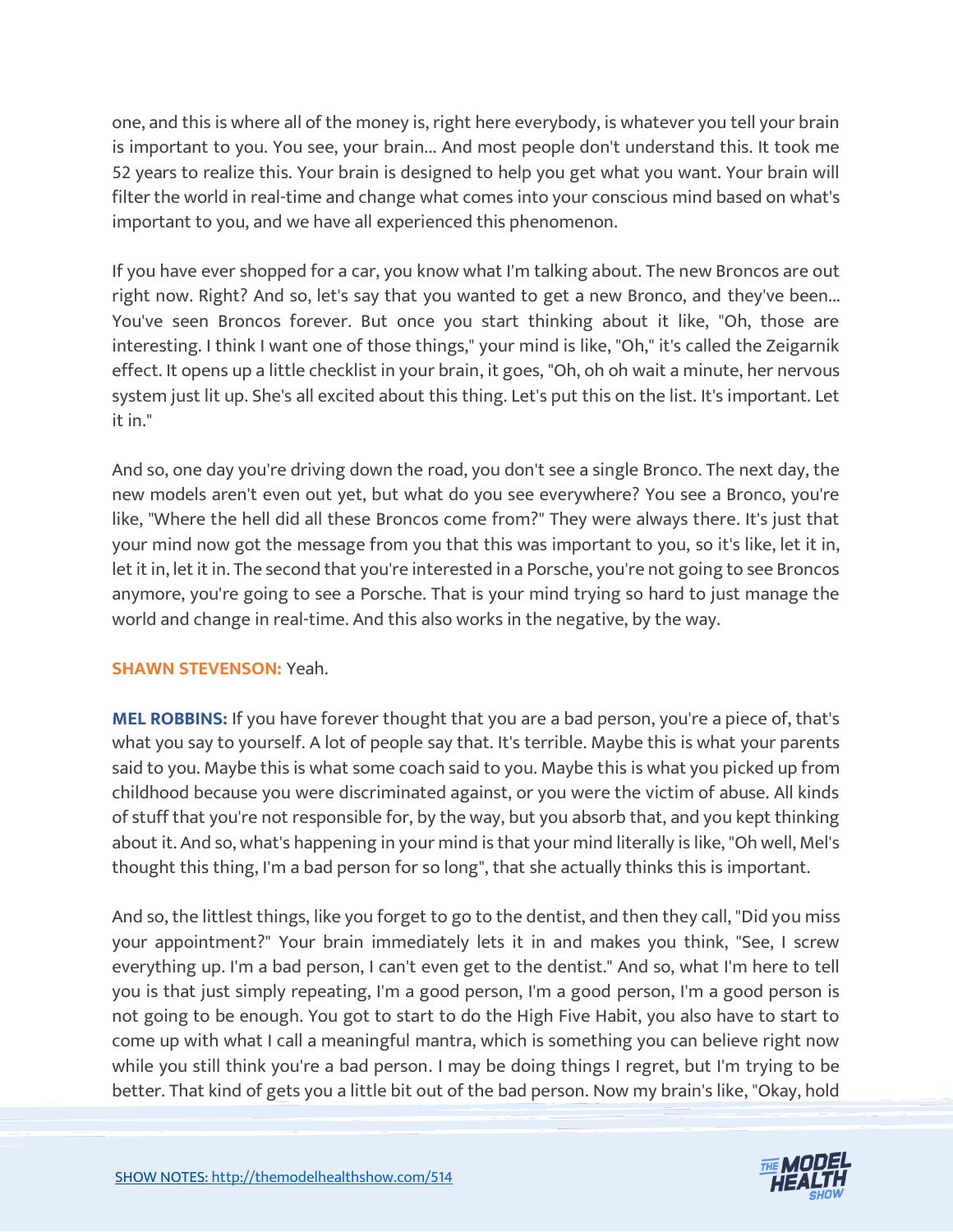on, hold on, hold on, she's looking for reasons that she's trying to do better." Oh, I missed the dentist appointment. I didn't mean to. Just that little flip, like a little high five in your mind, a little attitude adjustment.

That wipes away the, "See, there I am again, screwing everything up. Oh, didn't mean to, trying to do better, doing a little better every day." And those things start to change the way you see yourself. Now, there's another exercise, another habit that I have, I call looking for hearts. This is going to sound so dumb, but please, this is so freaking cool, it's unbelievable. You won't try this stuff in terms of the big stuff. It's hard to change what you think about yourself, really hard. That stuff is wired into your nervous system, you look back, you see tons of evidence, but I am damaged, but I have done things that I regret, but I am a bad person, but I'd screwed up that relationship and I did this thing and I'm a up and... All this garbage you say to yourself, it is in body. You're going to have to get intentional and be like, "I'm done living with this crap."

And the imagery that I have is, imagine it snows. When you get intentional with the High Five Habits, you can literally plow a new path in snow. That's what a neural pathway is. And I can show you that it's true if you play the heart rock game with me. I want you to, after listening to this, spend the rest of the day and just tell your mind, "I really want to see a heart." Just a naturally occurring shaped heart, whether it's a rock on a path, or a symbol on the top of your coffee, or a stain on the floor of the garage, or a leaf on the ground, I want you just to be like, "I got to find a heart today." And just be open to it. And all of a sudden, you're going to find one. And then here's how you really amp up your hairnet on your brain go, "Whoo, she really thinks this is important. Let's look for more hearts." I want you when you see that heart to go, "Oh, , I found it."

"The universe, God, that was put there for me. That is cool." And when you kind of do that little mood vibe through your nervous system, it is like the opposite of negative trauma, it's like a positive wave in your nervous system that makes your brain go, "This really important." And so now you'll start to see... Once you play this game, you'll start to see it everywhere. And when you play this game with your RAS, look for hearts, and you start to see, "Whoa, wait a minute, my brain is showing me what I'm telling it I want to see. Oh, wait a minute, there's a Bronco. I don't even want one and just 'cause I heard Mel talking about it, now I'm seeing a Bronco. Whoa." Now you can get into the deeper thing of getting intentional about how you talk to yourself, intentional about not getting dragged down by guilt or insecurity or people-pleasing or anxiety or fear or failure, all that crap that takes your attitude low. I want you to stay in a high five attitude.

**SHAWN STEVENSON:** Let's run this experiment. Everybody listening, run the experiment, suspend your disbelief, Mel and I, and collectively, just all the countless people that we've worked with who've employed these very simple things, but when you start to lay the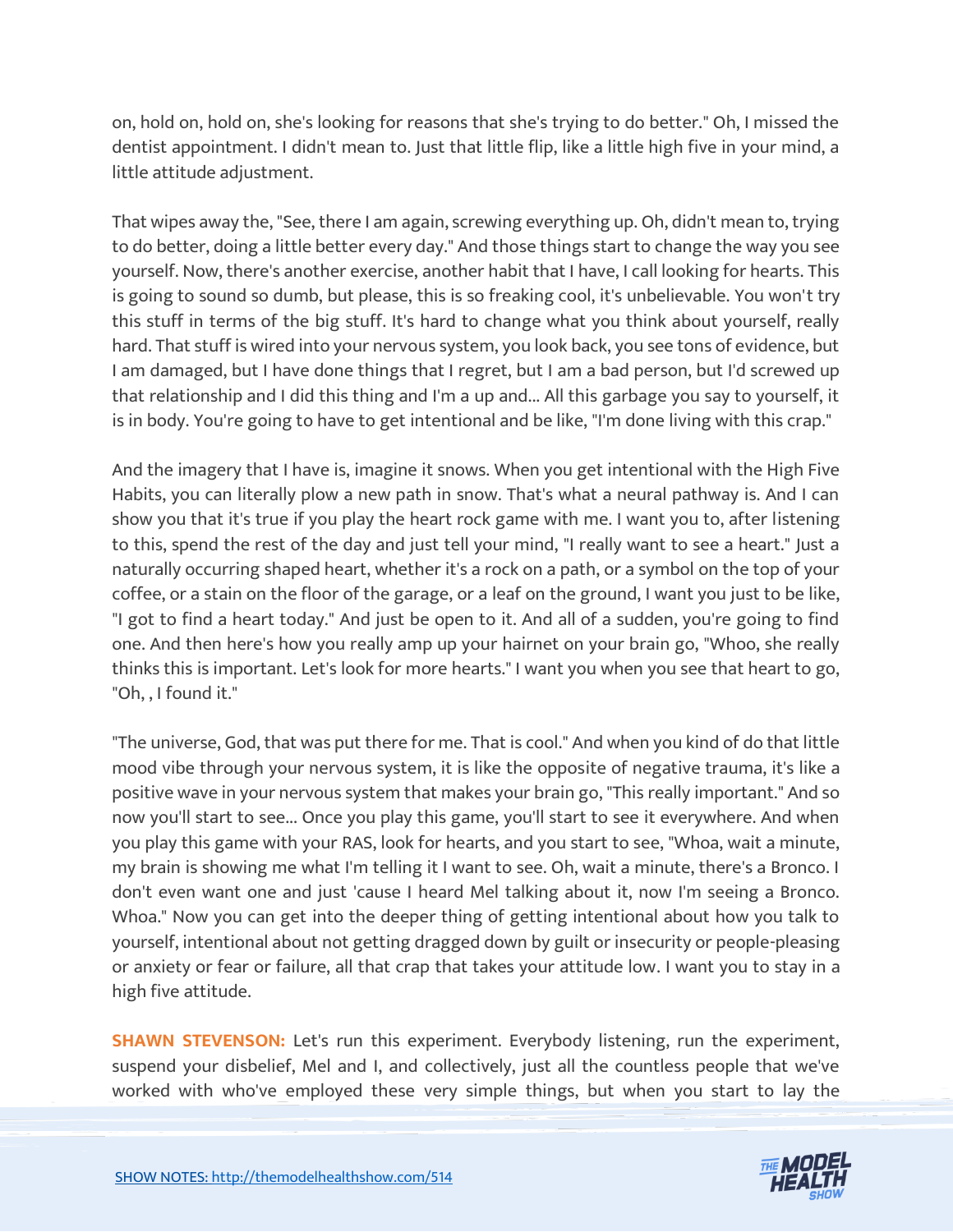groundwork when you see this happen, it changes you. Literally, I can think of the scenario when this particular thing happened for me.

**MEL ROBBINS:** What was it? Tell me the story.

**SHAWN STEVENSON:** Mel, are you going to have me tell the story?

#### **MEL ROBBINS:** Why?

**SHAWN STEVENSON:** Alright. I was wanting... This was a time when I was in the midst of really kind of stepping into my power because I come from a very complex, volatile, violent, just a tough environment. And so, there's one sort of aggression and assertiveness to survive in that, but then there's another flavor of that that is kind and compassionate and peaceful. I'm trying to break and evolve in these things, but I'm not letting that drive my life and instead be forced for good in a sense. And so, I was just feeling out of sorts, and I had this song in my head and it's a song... I didn't even know the name of the song, but I knew a couple of the lyrics and I knew the melody.

**MEL ROBBINS:** Tell me the lyric.

**SHAWN STEVENSON:** It was... Well, I knew the name of the song after I looked it up, but it's Glycerine and it's by Bush if I remember correctly. I know he's Gwen Stefani's ex-husband. I know like these random things…

**MEL ROBBINS:** Okay, okay.

**SHAWN STEVENSON:** Alright. And so, I don't know anything about the group, the song was just in my head and it was in my head, we'll just say for 24 hours.

**MEL ROBBINS:** And the more you repeat something in your head, the more your hairnet in your brain literally moves around and is like, "Okay, this is important."

**SHAWN STEVENSON:** So, I might have picked it up, maybe it was a movie that I watched or something like that, but it was just in my... It was just melody. And so, I'm driving and I'm just feeling like I need a sign, I need a sign that I'm on the right path here. And I turned on the radio and the radio station that I've listened to normally wasn't... It was like static-y or something, it wasn't working. So, I pushed another button on my car and it jumped...

**MEL ROBBINS:** Just random?

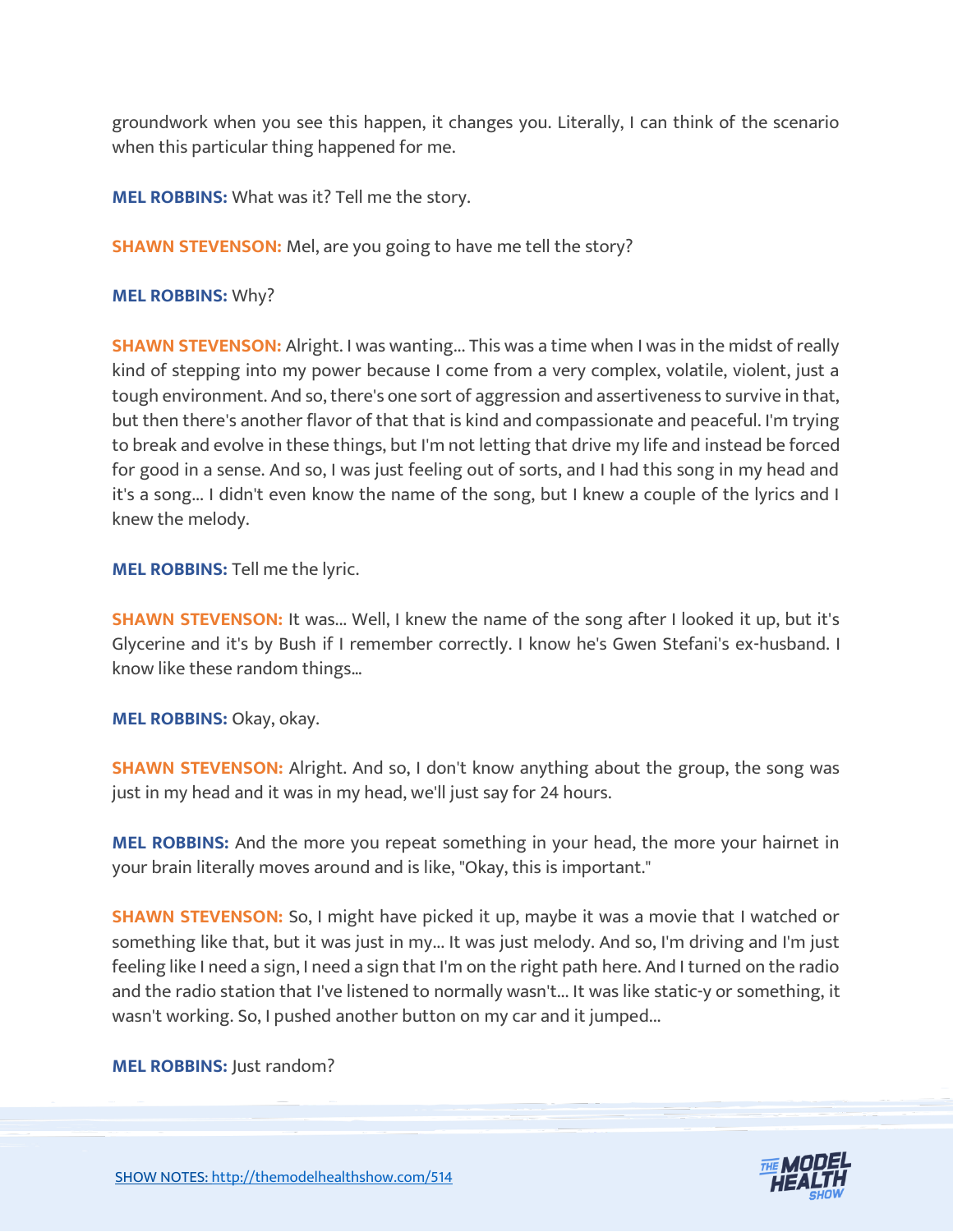**SHAWN STEVENSON:** Random. The song was playing, and this song at this point is probably like 10, 15 years old, it would not be playing right now, and it was playing, and I had to pull over the car and I just was crying, like how is that possible?

**MEL ROBBINS:** What did it mean to you? What did it mean to you?

**SHAWN STEVENSON:** For me, at the time, it felt like the universe was listening.

**MEL ROBBINS:** Yes. Yes.

**SHAWN STEVENSON:** And I couldn't put it to words, and I felt like I was connected to something and there was no... I'm a very logical person so I'm trying to... And I'm just like, I cannot rationalize this moment happening right now, it's for me.

**MEL ROBBINS:** Yes. And here's the thing, whether you're a person of faith or not, there is nothing more incredible than knowing that you have the power within you to be your own beacon, and when you start to realize that your mind from your birth has intelligent design and it's trying to help you see the signs, it's trying to help you change the narrative and you start to connect the dots, "Wow, I can see hearts. Whoa, there's that song," you realize just how powerful your future could be because when you start to believe that you can have your own back, that you know what's right for you, that you've got the courage to lean towards the things that feel right and to pull away from the things that no longer serve you, that's the secret to everything.

**SHAWN STEVENSON:** I want everybody to be able to get started doing this work. And by the way, a little sidebar, in that kind of internal conflict, in the outer world what was happening was I'm transitioning from a clinical practice, working in a gym at the same time too, like I felt this bigger mission. I didn't know what it was.

**MEL ROBBINS:** Yeah, you don't have to.

**SHAWN STEVENSON:** And I felt like there was just something more in store and I had to open myself for it to happen, which means, again, being here, teaching teachers, and helping to empower people in a different way that I didn't know was possible.

**MEL ROBBINS:** Well, that's actually how you could get started, everybody. Because I think when you give yourself permission to hear that calling, there's something more, I'm feeling myself pull, I don't know what the hell it is. Most people jam it down because you're so busy saying, "But you, but you're worthless, but you're this, but who's going to listen to you?" The real thing that you could do is tomorrow morning when you stand in front of that bathroom mirror in

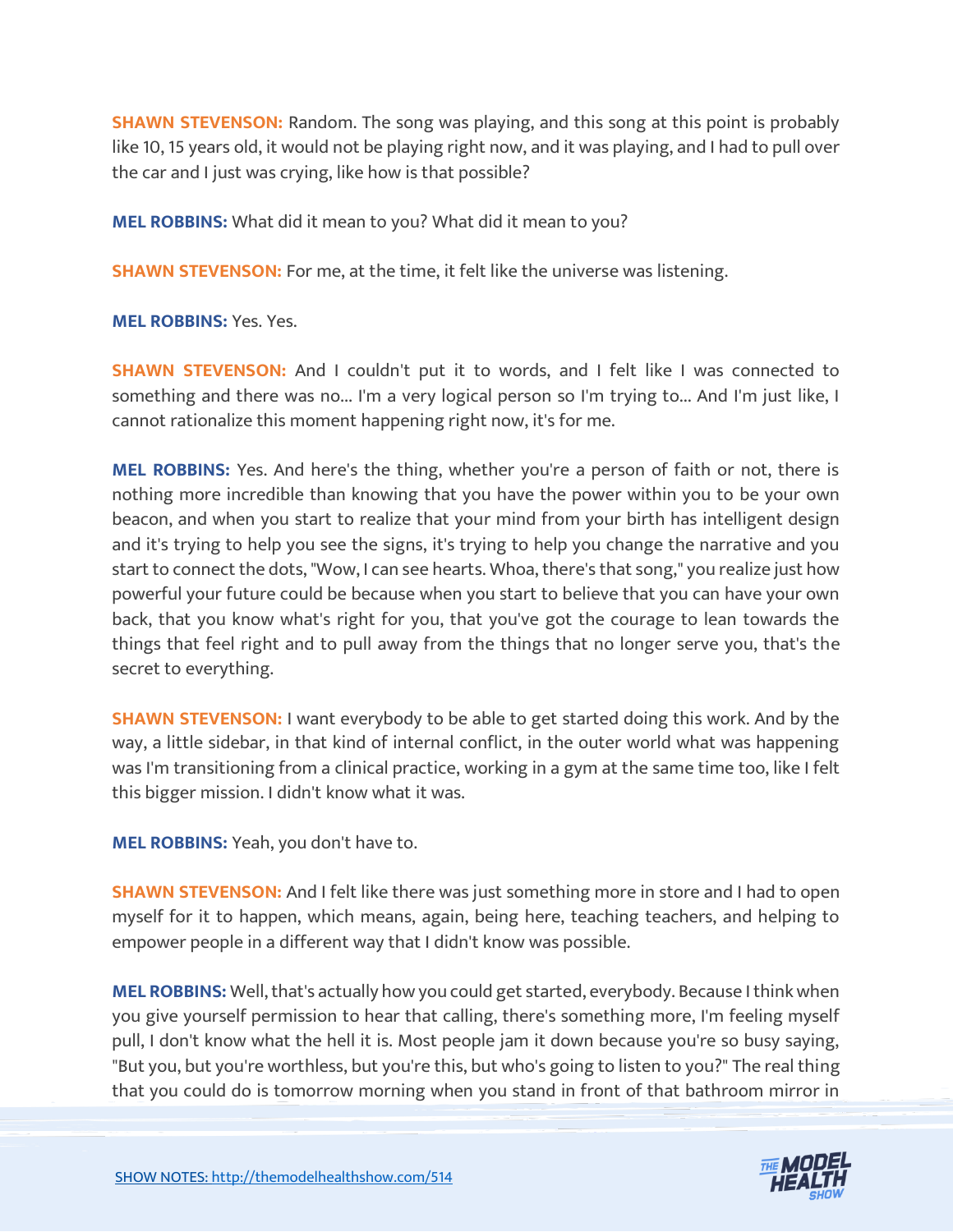your underwear, and you think about an intention, start to tell your mind, "I believe there's something more for me. I believe that there are signs that I'm meant to see, and today I'm going to be open to 'em and I'm going to start by looking for a heart, and I'm going to believe that something amazing is coming in my life." And then you're going to raise your hand, and when you raise your hand and you high five your reflection, you will feel in your nervous system and your body a little boost in your mood, you'll feel a sense of relief, you'll feel your shoulders go back because you're saying, "I believe it too. And I got you. Let's go do this."

**SHAWN STEVENSON:** And you got so much more, so much more in the book, but also, you've got so much as far as additional support and coaching and resources, so can you tell everybody about that?

**MEL ROBBINS:** Yeah, absolutely. Obviously, pick up the book if you can, but we're doing this free challenge because nothing's more empowering than being part of a community that's all celebrating themselves and each other and empowering each other, and so I've created a free challenge, it's called The High 5 Challenge. So, for five days, you're going to join five million people who are waking themselves up with a high five in the mirror, five mornings in a row. There are journal prompts, you get free access to this amazing app by Brendon Burchard called GrowthDay, a huge community, it's all free. Because changing is hard enough, it's really fun when you do it with an awesome group of people, so just go to... You've got the URL, yes.

**SHAWN STEVENSON:** Yes, go to themodelhealthshow.com/mel. M-E-L. Again, that's themodelhealthshow.com/mel. Go there now, like pause this, go and take advantage of this. Take advantage of it.

Because right now, more than ever, our world, we say around here, everything is a little fluxed up, but because of all of the flux taking place, it's also very malleable and very much like our brains, there is an opening when things are different, and you even talk about this in the book. Like the opening that takes place when you, for example, brush your teeth with your other hand, and your brain has to operate a little bit different, we shared this... Do you know my really, really good friend Jim Kwik?

**MEL ROBBINS:** Oh yeah, Jim. Yeah, of course.

**SHAWN STEVENSON:** Yes, of course, you do. Of course, you know Jim, but he shared that on the show many years ago, and also, we can install a new message when you're doing that new thing. So, our mind is incredibly powerful and fascinating, and we get to truly take advantage of this time right now because there's a lot of... Even though it might not seem like it, there are some gifts within all the craziness.

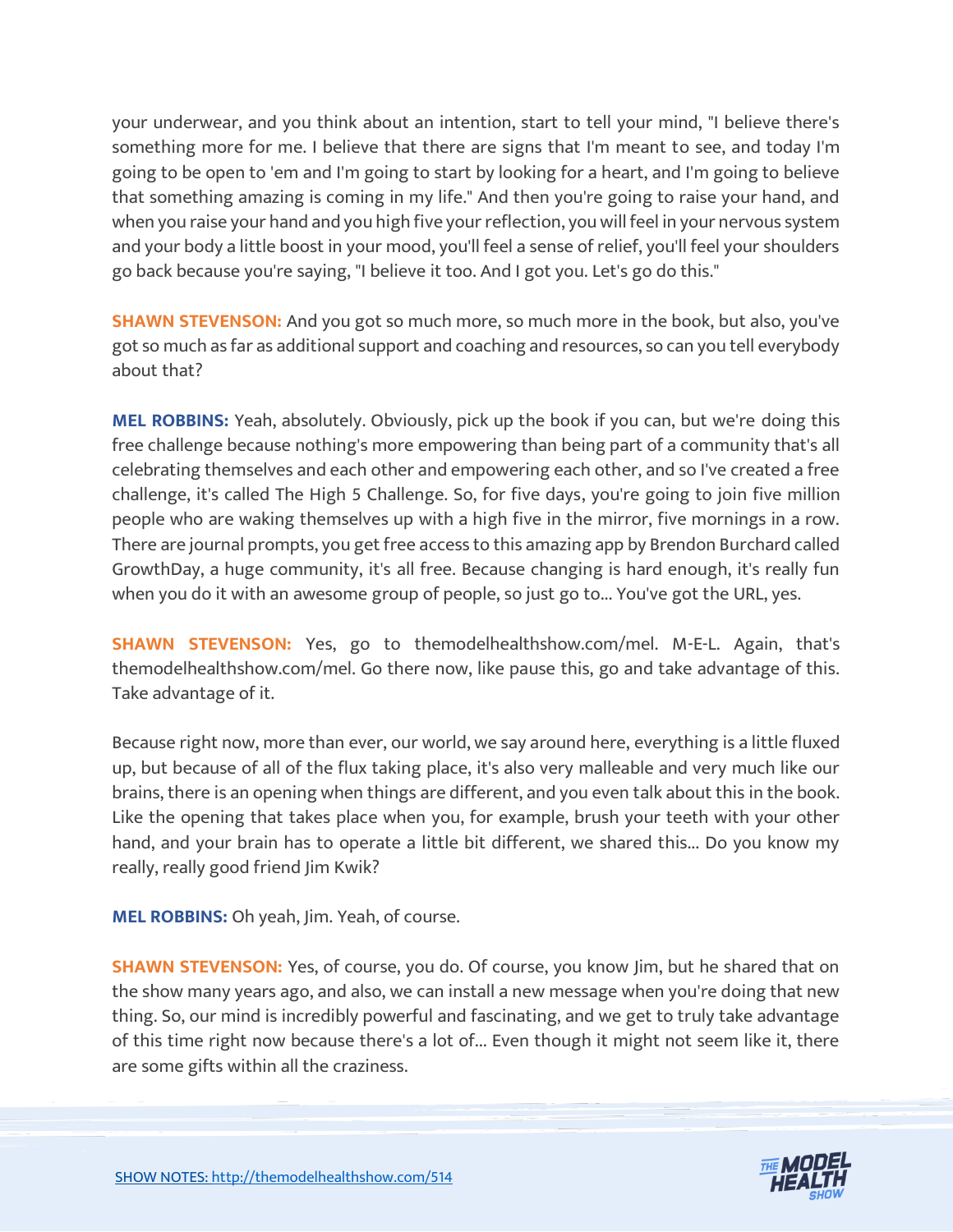**MEL ROBBINS:** Always. Life is the most challenging, exhilarating school you'll ever attend. Everything's a lesson.

**SHAWN STEVENSON:** Well, Mel, thank you so much.

**MEL ROBBINS:** Thank you.

**SHAWN STEVENSON:** I've absolutely loved every minute of this, ever since you got to the studio, I appreciate you so much for being who you are. You're just an incredible human being. Thank you so much for sharing your story with us, your experience, the real stuff, it just really means a lot.

**MEL ROBBINS:** Thank you.

**SHAWN STEVENSON:** Awesome, everybody, Mel Robbins.

**MEL ROBBINS:** High five, baby.

**SHAWN STEVENSON:** High five. Let's go, let's go. Thank you so much for tuning in to the show today. Again, I want to reiterate this point because the human brain, as Michio Kaku says, theoretical physicist, is the most complicated object in the known universe. It is infinitely complex and infinitely powerful, but there are some simple principles that guide the function of this amazing brain, and here's the cool part, you have one, you have one of the most complicated objects in the known universe that is yours and yours alone.

Now, oftentimes, it might seem like we don't have a really good owner's manual for how it works, but we do know that we have these very important guiding principles to optimize the function of our brain and to really set success and empowerment and this constant state of discovery on automatic for ourselves, and I want to talk a little bit more about how to do that. So as Mel talked about on this episode, she talked about just one facet of the brain, the reticular activating system, we also have the reticular cortex, so these aspects of the brain are sort of like a servo mechanism or like a heat-seeking missile if you want to think about it like that. When it's set on a target, it is constantly navigating our environment, both our internal and external environment, to lead us to that thing, to that destination.

Because what I want to point out is that it's not just you seeing the thing in the environment, there's something pulling you physically into this space where you can even acknowledge that that thing is there. So, there is a pull, there's a magnetism taking place, and this gets into the domain of quantum physics and how everything is really interconnected, and we could talk about String Theory and all of these different amazing aspects of how the universe is wired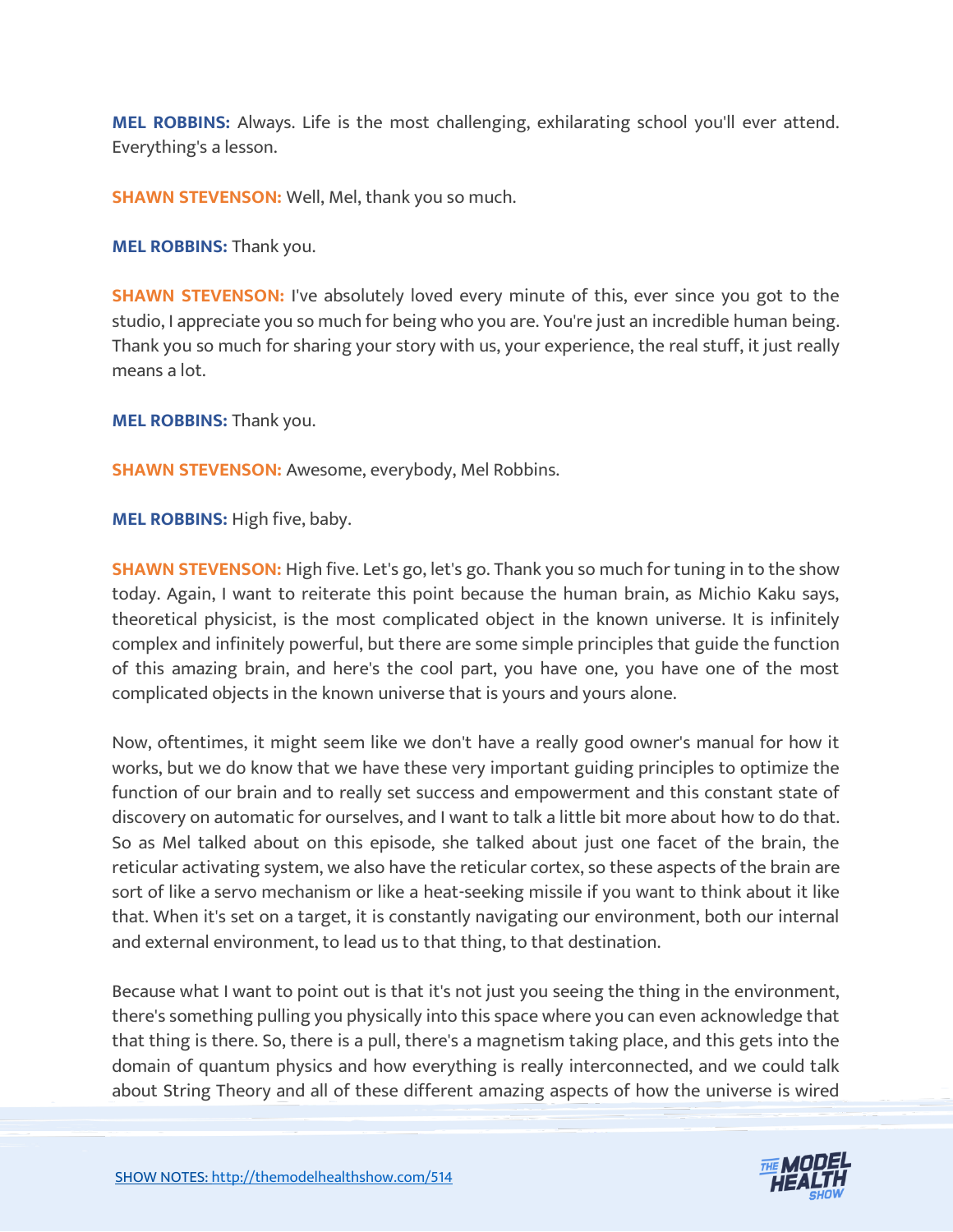up, but in truth, we are connected to every single thing in the universe. It might be some very, very minute thing, but it can also be something very powerful and expansive, and it's kind of what we are tuned into.

But to simplify things, if we look at how this aspect of the brain is working and then use it for our good, as she talked about it if we're constantly relaying messages to ourselves... And I want to show you one of the most powerful ways of managing this, whether it's conscious or unconscious, and whether it's positive or negative, is through the questions that we ask ourselves, the habitual questions that we ask ourselves are guiding our attention and they're guiding our results because they're guiding our actions as well.

And what I mean by this, it's a process called instinctive elaboration, right? Instinctive elaboration. And essentially, the human brain is obsessed and hard-wired to answer the questions that you give it, and again, this could be conscious or unconscious. And so, if we are living our lives... Like when I was dealing with a tremendous health issue when I was 20 years old, this the so-called incurable arthritic condition of my spine, I was habitually asking this question, "Why me? Why me? Why did this happen to me? Why won't somebody help me?"

And as this is constantly playing in my mind, again consciously, but mostly it goes into the unconscious, my brain is obsessed, these servo mechanisms are obsessed with finding reasons, uncovering reasons why this is happening to me, why my life is so terrible, why I'm in pain, why nobody will help me. And so, I start to reaffirm that I'm not somebody that's helpable, I'm not somebody that's capable of that kind of attention. And I felt so alone and so isolated, more so at that moment in my life for those two years than at any other time. I didn't know that I could feel so alone, and I was guiding myself there constantly, just habitually asking these questions. And again, finding more evidence in the world around me and also evidence within myself, "Oh, here's why your life, You're... " Fill in the blank. You're constantly fighting, you're fighting with other people, the world around you, you're constantly feeling like you are cut adrift, you come from circumstances where you don't have opportunity.

You don't have people who got your back, or who are supporting you financially or with your health, or with your mental health, you don't have that. So, these are all reasons that I start to prop up because I'm asking that question, "Why me? Why am I not capable? Why am I not lovable? Why am I dealing with such pain?" And I found all these negative things about myself that just got highlighted. Now, there's another side to that, because not only can you shift the question... And I did, that's when things changed, it took two years and for some people, it takes a lifetime, for some people it happens faster, but fortunately, I realized that the change was there when I was ready to actually decide for that change to take place. Now, that sounds very subtle, but I decided that I was going to get well, I decided that my story was going to be different, and part of that was I simply asked a different question. Instead of asking Why me?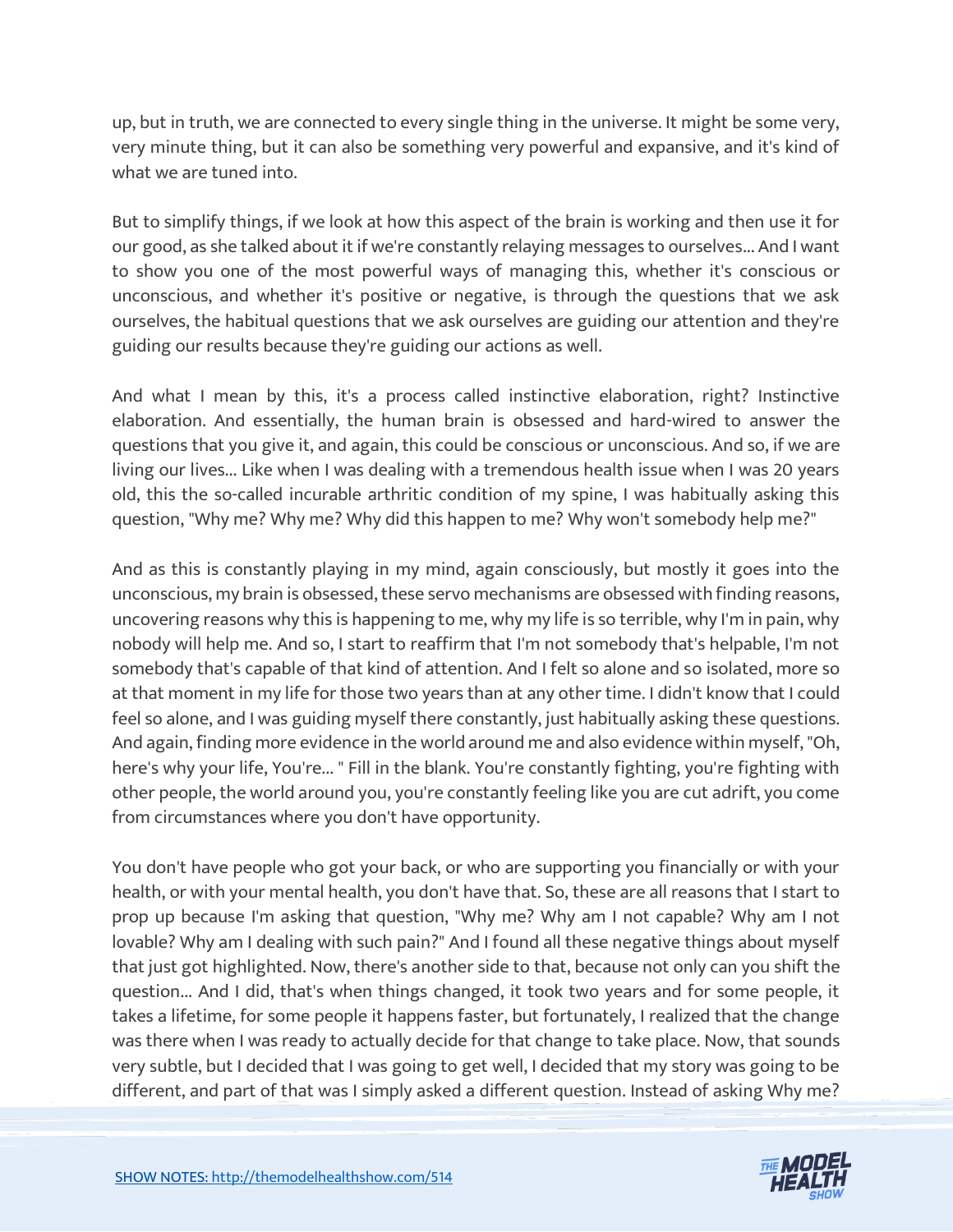Why won't somebody help me? I asked, what can I do to get better? What can I do to feel better? What can I do to be healthy?

And this isn't, again, like some types of the clouds are parting or genie comes out of the bottle, or in that case, I was in my one-bedroom apartment in Ferguson, Missouri, mattress on the floor, that genie didn't come out like the crack of the mattress in the floor. A hood genie-like, "Hey, I got you. I've been waiting for you to call," it didn't happen like that. It was a subtle but powerful shift took place in my perspective, because now my brain began to hunt for things to help me to be healthier, it started to be on a ravenous lookout for things to affirm the possibility of me being healthy because I decided that that's what was important, that was going to be my focus from that day forward. And my decision was with so much power that it came from a place of, come what may, no matter what, I'm going to get healthy. No matter what, burn the boat scenario. Nothing is going to stop me. And that type of passion going... You don't have to believe to that degree, but it helps because that wiring in the brain changes not just with habit, but also with emotion. When you have an emotional event take place, it helps to lay down more myelin, more rapidly just as if the habit is being done over and over and over again.

This is why some of the most emotional moments in our lives are the things that stand out the most, these are the things that we remember, both positive and not so positive, those emotional moments. So, use your mental Rolodex to affirm that this is true because we know this all experientially, but we can use this to our advantage if we can imbue our decisions with emotion as well.

So that's part one, asking a more empowering question because instinctive elaboration is going to kick in and start to cultivate and make that your dominant question, as we call it, your dominant question, that you are living by and living through and constantly asking. And we had accelerated learning expert and New York Times best-selling author, one of the smartest people that I've met, really good friend, I've known him for over 10 years, Jim Kwik. We mentioned this in this episode, and he's the guy who's brought into all these different corporations, he's brought in all these different movie sets to help the actors to learn their scripts faster.

But he was working with Will Smith, the Will Smith, shoutout to the Fresh Prince of Bel-Air, shoutout to Parents Just Don't Understand, shoutout to Men in Black, to his most recent... And by the way, I mean, his catalog is so expansive, so many different and eclectic things that he's done. But one of his most recent features was in, Jim is a huge fan of superheroes, was in Suicide Squad, where he played this character named Deadshot. Jim was there on the set with him, and they were digging around to find what is Will's dominant question. And Will's dominant question that is always going on in his mind that he brought... Sometimes we don't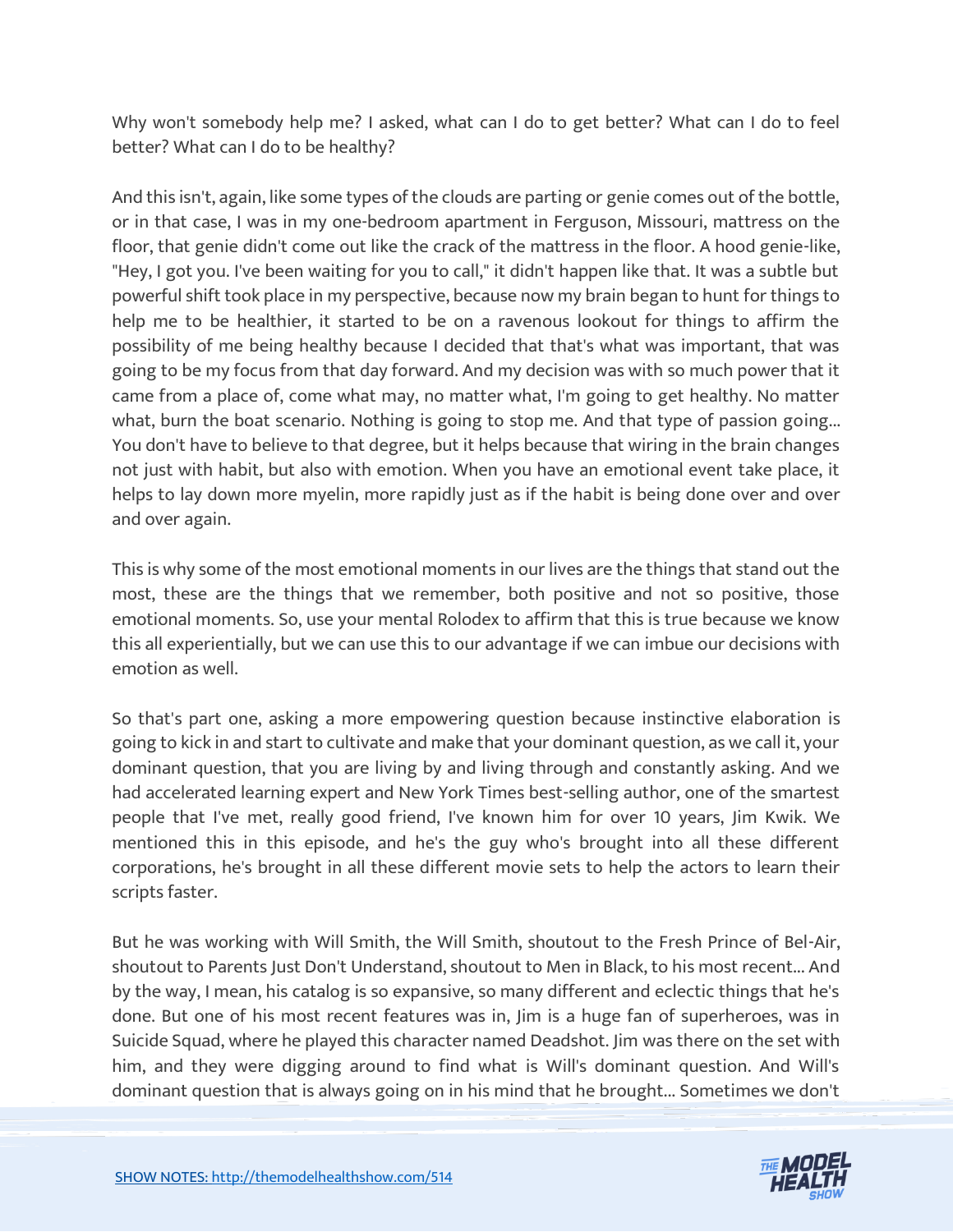even have it verbalized. We don't have it vocalized. And his dominant question was, "How can I make this moment magical?" How can I make this moment magical? And suddenly, Jim was able to think about the conditions he was seeing Will in onset where everybody's shivering, it's a cold set, he's bringing people blankets, making hot chocolate and all kinds of things like this, just hoping to make the moment magical.

And so, they were like, "You know what, you've already got a dominant question really dialed in, let's take it up a notch." And this is the beauty about life, there's always another level. Instead of, "How can I make this moment magical?" let's change your dominant question consciously to, "How can I make this moment more magical? How can I make this moment even more magical?" And with that, it's already affirming that what's taking place is magical, and we're just going to take it to another level. What's happening, the happening is already magical, but how can we take this to another level? So again, this is happening whether we are conscious of this or not. We have a dominant question that we're living our lives through, and it can be something that's affirmative or something that is detracting.

It might be an instance where we're going through life, "How can I get people to accept me? How can I make people like me? How can I find a way to survive? How can I find a way to be successful? How can I find a way to get out of pain?" These can be these fundamental questions that we're driving our lives through that lens. So that's the first part, is simply consciously shifting the question to something that is more powerful and affirmative because your mind is going to follow. You get to be the director of your mind and not just have your mind constantly playing the same movie over and over again.

Now, the other part of this is even what might seem like a negative question can be something that is incredibly powerful and evolve us to another level as we evolve with our ability to take a meta-perspective about the question. So for instance, for me, when I was habitually asking that question, "Why me" and I was finding all of these things in my environment to affirm why I deserved to be in so much pain, why I deserved to be in so much misery, once I worked on myself and I evolved my thinking, and I asked that same question, an entirely different reality manifested right in front of me, and the answer to that question was, "Why me? Why was this happening to me", it was because I was strong enough. It's because I was capable to overcome any of these obstacles that I was faced with. I was born for it.

And it changed my life. The same question evolved thinking. So, we've got different ways that we can play this for ourselves, but you've got to jump in and take control of your own mind. You can reframe that dominant question, or implant a conscious dominant question, or you can think more expansively about that seemingly negative question that we might be holding top of mind and guiding our lives and see the truth about it. Because sometimes the truthtruth is far bigger than this emotionally driven temporary truth, this short-sided, very isolated,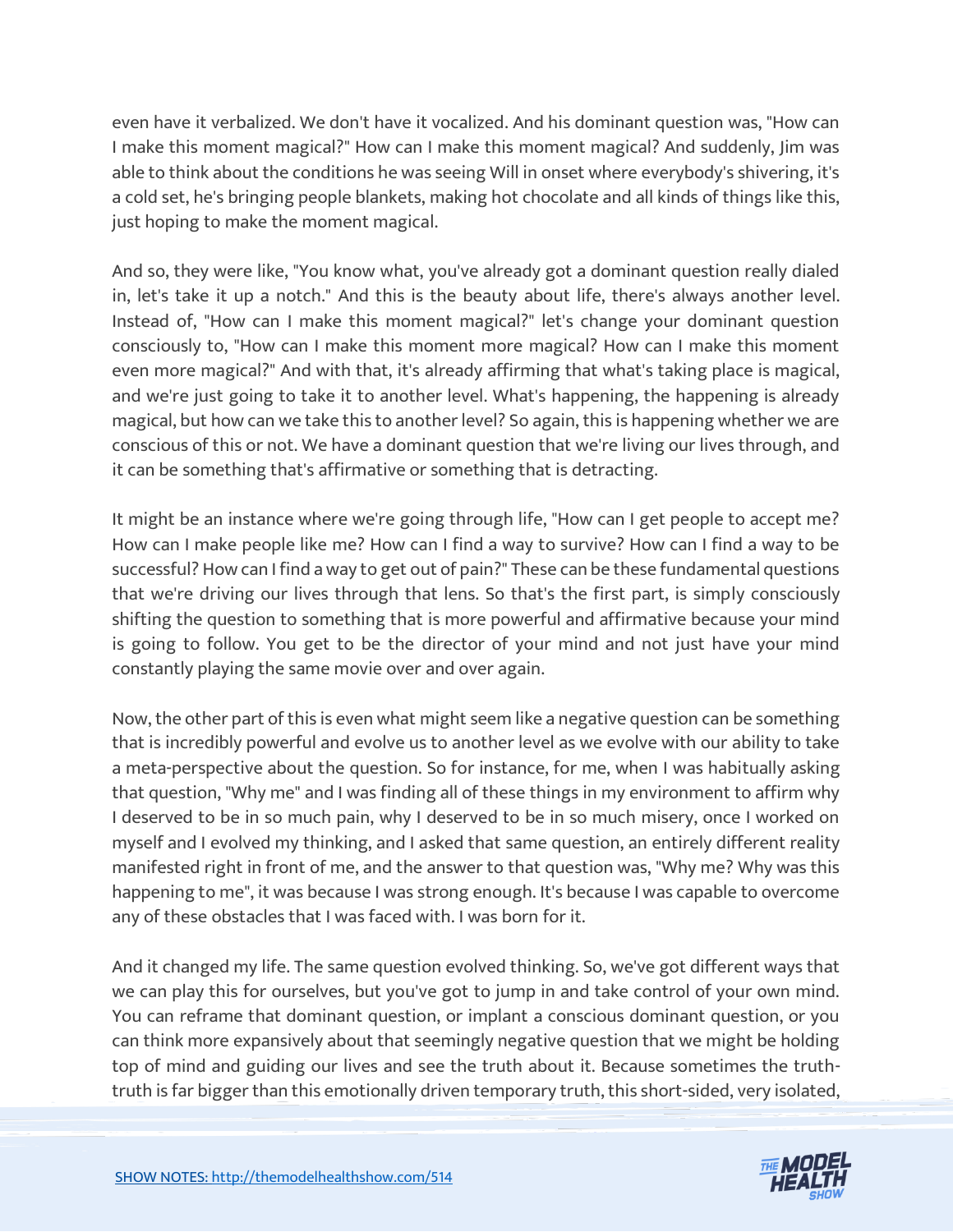small thinking. You are bigger than that. And so, in addition to this, and really jumping in and taking the wheel of our minds and guiding us to the destination that we want to be, we can employ other exercises as well. And things that, again, on the surface might seem kind of weird, even with Mel's a new project, for me, I was just like, "What are you talking about?" Then suspending my disbelief, diving in, looking at some of the research and looking at, "Oh, this makes sense," and then talking with other people.

And seeing how this is playing out in the real world as well, again, the stories, but also the scientific evidence that we have, this particular exercise, and I'm going to share with you, is also very remarkable in guiding our reticular activating system to start to filter out, and when Mel talked about this, that we're literally taking in trillions of bits of data in the day, really, even in a microsecond here, there's trillions of different pieces of data that our bodies can be taking in from all... Every cell in our body experiencing the environment, our more conscious senses, like our vision and our sense of smell, and our breathing, and our taste, and the things that we're hearing. You could start to hear subtle things if you pay close attention to what's happening in the world around you and isolate certain sounds. There's so much data coming in and many different things that are beyond our awareness. And here's the cool part.

Your brain records all of it, all of it, forever. It's recording all of it. This is why you see practices and look into some of the science with hypnosis and folks... You might have seen even some of the comedy-style hypnosis aspects where they have people going through a specific environment and then they suddenly have these things, these cues, these subtle cues that they give the person and they're not aware of. So maybe they walk into a building and there's a tiny ornament off to the side that they didn't even see consciously that's shaped like a heart, for example, like Mel talked about, or maybe a star, and then they are questioned afterward about their experience coming into the building, "What do you think about the building? If you could put a certain shape to your thoughts of the building, what would it be?"

Even though they didn't consciously see the heart, or they didn't consciously see the star, they're like, "You know what, I would say a heart." And it's that subtle implanting of that message, right? So, your brain is picking up everything. But here's the rub. What you are consciously picking up from the environment is just a tiny, tiny fraction. It's said it's like 1%, but that might be too much. And as he mentioned, if we were to take in all the data coming in around us, it would drive us crazy. And some folks have had an experience of tapping into more of that. I was just watching a Marvel movie with my son, Braden, and it was classic Captain America Civil War. Alright, now, if you go and watch Civil War right now with what's happening in the world, listen, I implore you to do that. Watch Captain America Civil War and look at what's going to happen with the people who want to impress upon policy and mandates versus the people who want to maintain sovereignty and freedom. It's freaky.

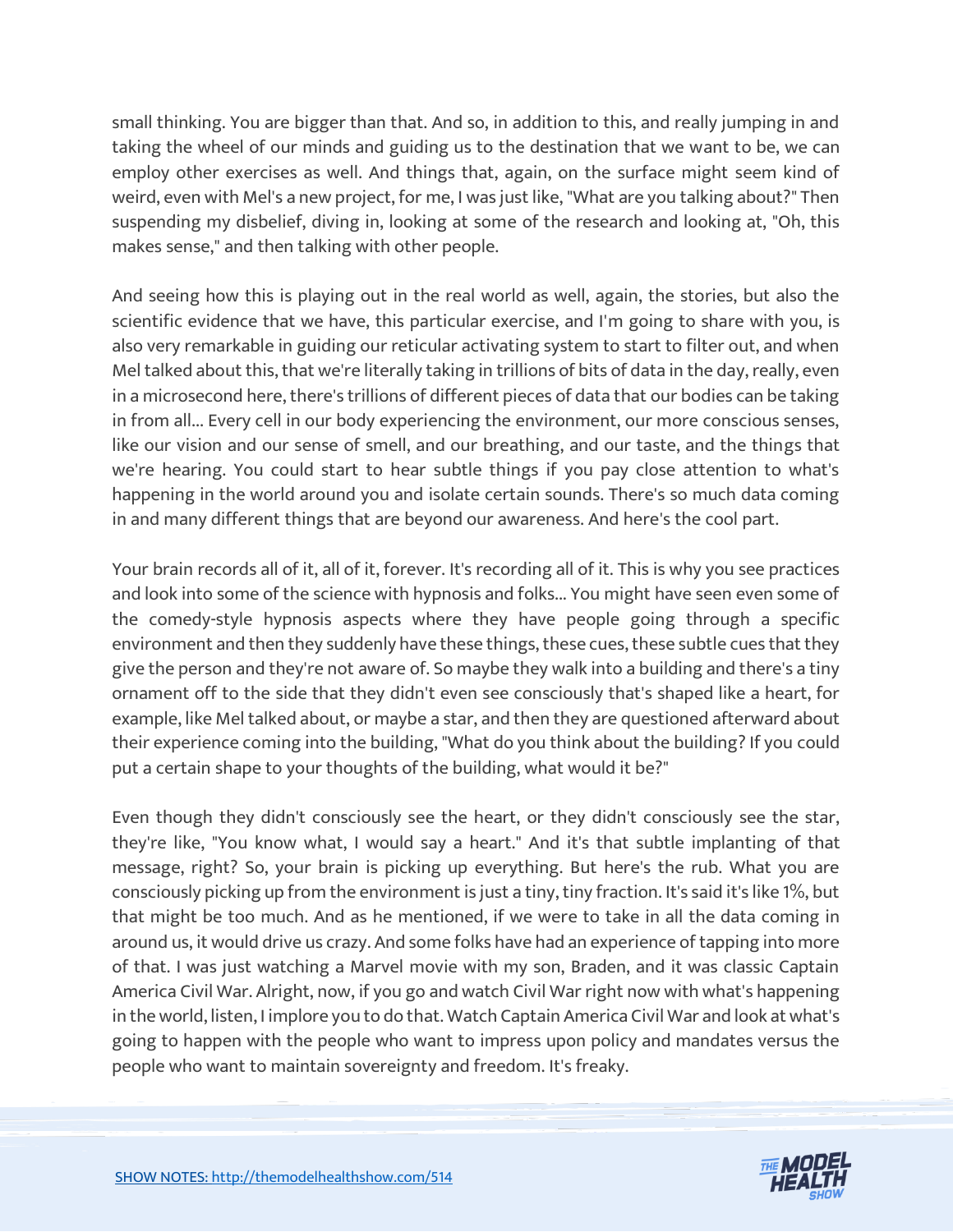But anyways, within the movie, this is when Spider-Man is introduced, the new Spider-Man, the latest Spider-Man, and his character, he wears these weird goggles when Tony Stark, AKA Iron Man, happens upon him in Queens when he goes to visit him and he sees his outfit, he's just like, "What's up with this eyewear?" And he's just saying, "Listen, since what happened to me happened to me, these superpower's kind of engaging," he's just like, "Everything is like 10X HD. I'm picking up so much more data of what's happening in the world around me." And so, the reticular activating system is there to filter that, because truly, we would go crazy. And it helps us, it helps your conscious mind to focus on what's important and you get to tell your mind what's important. And so, with that said, here's the exercise. This, again, might sound superficial, but it's backed by very solid science, and what it is a simple gratitude practice. You start a practice, and this is something that I've done with my family for years now, even in the evening, it's going to be something you do as a group or something you do by yourself and taking a moment just to write down or to talk about, we'll do this around the dinner table, three things that you're grateful for from the day.

We go around and we share three things that we're grateful for. And your brain, our brains know that we're going to show up, here again, tomorrow and we're going to need to know, pick up some things to be grateful for. Or that gratitude practice in your journal at the end of the day knows, "I'm going to need to find some things to be grateful for." And it might be small things starting out, which might be like, "I got to work on time," or "I got the opportunity, somebody brought me a wonderful organic coffee today." "I got a chance to finish a project early," or it can also be something that's big and luxurious, maybe it was a certain vacation you got to take, or you got a special gift that you weren't expecting, or maybe you got a raise, whatever the case might be. Something that is a little bit more visceral or poignant than the small subtle things we might look for in the day. So having that practice of gratitude. And remember this term, that what you appreciate appreciates. What you appreciate appreciates.

You're training your brain to look for more things to be grateful for. Whereas for many people in our society today, and we can all get wrapped up in this, we're looking for problems. We're constantly looking for the next problem. We're constantly looking for the next thing to worry about. What if we can change the channel? Because there is always going to be problems. There's always going to be things to worry about and to be stressed about and be worried about always, and that doesn't make them not matter, that doesn't suddenly disappear those things. And this isn't wishful thinking. Because there's a new term being used, and it's called toxic positivity. So, when these negative things that happen, it's just like, "Oh, it's all love, it's all good." Is it? Is it? It's being honest about the thing, acknowledging that it's there. And I actually talked to Michael Beckwith about this, about this term with toxic positivity, where we're speaking over, looking past the tremendously negative thing or the problem, and he just said, "Oh, that's denial." It's just a simple term. What river are you trying to travel up? Oh, denial,

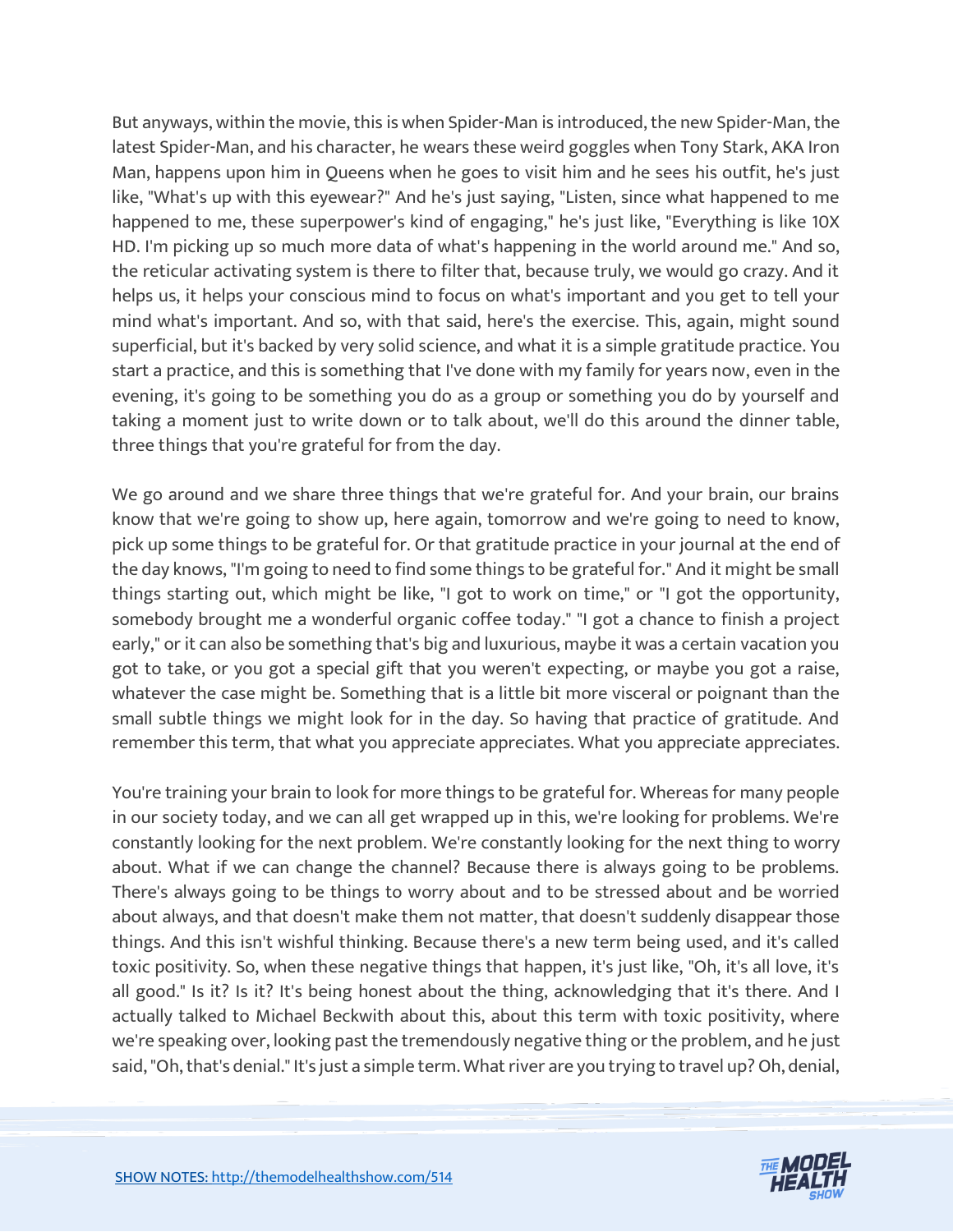trying to go up denial. And denial doesn't allow us the empowerment and the awareness to actually get in there and to do something about it and to solve the issue.

We can still operate from a place of positivity and affirmation and understanding our capability to solve the thing. There can be many wonderful gifts within it, but we don't ignore that the problem is there. And so, this is another reason I want to call to you and why I'm bringing this up for you to take action today, to speak up, to not be that person who's like, "Oh, I know that this thing is going on, but it'll work itself out, or somebody else will take care of it." You are that someone. You are that someone. We need you to step up in a major way, collectively, truly. This is the time to do it. We're writing our species' history right now, and what our world is going to look like for our children and our grandchildren. Truly, the decisions that are being made right now are going to determine the actual future of our species.

It is that important. So where are you going to be in the history books? Where are you going to be? Are you going to be somebody that stood on the sideline? Are you going to be somebody who was proactively speaking up, stepping to your power, and sharing your voice? And so, part of that, taking a step above denial and toxic positivity, these new terms that we're using and throwing on these things, but having that gratitude practice. Sometimes we're even grateful for the challenges that we go through because my toughest experience in life was also the greatest experience in my life. It was the greatest gift that I've ever had, personally, within my own being, because it helped to bring forward qualities and capacities in me that I didn't even know that I had, talents that I didn't even know that I had, that I can then pay it forward in a way that I didn't even know was possible by connecting with the hearts and minds of millions of people at this point.

So, use these tools, continue to empower yourself, take advantage, because somebody's going to be steering your mind. Is it the media? Is it the people who don't believe in you and your potential? Is it some teachers from back in the day, parents, whatever the case might be, who might not have been affirmative and empowering for you? Somebody's going to be steering your attention. Is it now a good time for you to jump in and take control, for you to jump in and grab the steering wheel of your own mind and direct it to where you want to be, so the adventure can really begin? Consciously decide what is your dominant question. What are you going to focus on and allow the world to conform to your perception? Allow, watch the universe bend to your perception of reality and what you hold top of mind. You are that powerful. And if you put it in place, you're going to prove it to yourself. I appreciate you so much for tuning into the show today. Again, go to themodelhealthshow.com/mel, themodelhealthshow.com/mel right now, and take advantage of the continued support and empowerment because there's so much more to come.